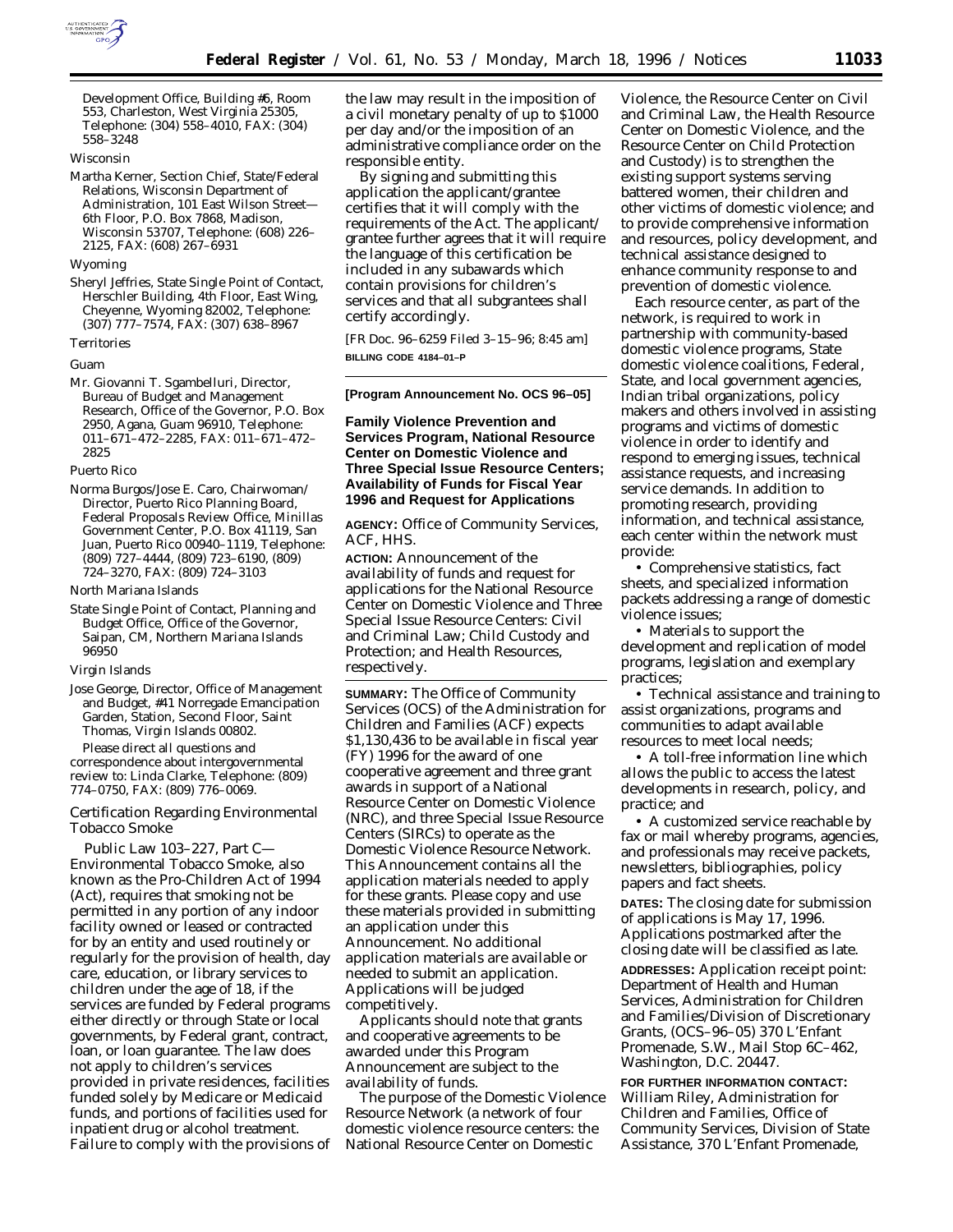S.W., Washington, D.C. 20447. Telephone (202) 401–5529.

# **Part I: General Information**

# *A. Legislative Authority*

The NRC and the SIRC grants are authorized under the Family Violence Prevention and Services Act (FVPSA), 42 U.S.C. 10401 et seq. Enacted as Title III of the Child Abuse Amendments of 1984, the FVPSA was amended and reauthorized by Pub. L. 102–295, the Child Abuse, Domestic Violence, Adoption and Family Services Act of 1992. The FVPSA was further amended by the Violent Crime and Law Enforcement Act of 1994 (Pub. L. 103– 322). The Act is administered by the Office of Community Services, Administration for Children and Families, Department of Health and Human Services.

# *B. Program Purpose*

The Department is required to establish and maintain a NRC and up to seven SIRCs. (See section 308(a)(2) of the FVPSA, as amended.)

On a nationwide basis, a network composed of the NRC and the SIRCs will offer resource, policy, and training assistance to Federal, State, and local government agencies, to domestic violence service providers, and to other professional and interested parties on issues pertaining to domestic violence. The NRC will maintain a central resource library in order to collect, prepare, analyze, and disseminate information and statistics relating to the incidence and prevention of family violence (particularly the prevention of repeated incidents of violence) and the provision of immediate shelter and related assistance. The SIRCs shall provide a specialization, on a nationwide basis, in at least one area of domestic violence service, prevention or law.

# *C. Eligible Applicants*

Private nonprofit organizations that focus primarily on domestic violence. Applicants must have documented organizational experience in the area of domestic violence prevention and services and in the specific special-issue area(s) for which they are applying. Each applicant must have an advisory board.

# *D. Background*

To comply with the NRC mandate, the Office of Community Services seeks to support a nationwide effort that is staffed by an expert and experienced multi-disciplinary team that can respond to requests for resource, policy, and training assistance from

individuals, agencies and organizations at the Federal, State and local levels.

Because of our concerns for administrative efficiency, ACF has concluded that the most effective relationships and anticipated coordination activities between the NRC and the SIRCs will be greatly enhanced with the establishment and maintenance of three (3) SIRCs. The areas of domestic violence service, prevention, or law described in section 308 of the FVPSA clearly overlap; therefore OCS has determined that they may be combined with no loss of emphasis.

(1) Areas related to the efforts of the Special Issue Resource Centers will include the:

(a) Identification, documentation and the development of innovative training curricula, materials and manuals for specific program needs;

(b) Provision of technical assistance, training and consultation to improve program administration, service delivery, and to promote the utilization of resources and state-of-the-art techniques related to domestic violence, including methods and techniques for program implementation and evaluation; and

(c) Development of a network of professionals in domestic violence and the coordination of their input and experiences to assist persons, programs or agencies requesting assistance or information.

Considered together, the NRC and the SIRCs will constitute a domestic violence resource network and will provide assistance to Federal, State and local governmental agencies, Tribal agencies, State Domestic Violence Coalitions, community-based domestic violence programs, and other organizations and individuals involved in domestic violence prevention, identification, services, and intervention. To that end, questions related to the forms and extent of the assistance needed by the field must be addressed. Additionally, questions related to the efficient and shared use of current electronic capabilities, how assistance and support for the field may be best communicated and delivered, and questions relative to the state-ofthe-art on prevention, identification, intervention, and services in domestic violence must also be discussed.

Moreover, the discussion of the provision of assistance and consultation must be conducted in a manner that takes into account varying circumstances, e.g., conditions in the field, and the target populations to be addressed. The discussion of the anticipated level of responsiveness and sensitivity requires that questions of

flexibility, options for services delivery, cost, and the appropriateness of content also be addressed.

The SIRCs must have the ability to deliver highly individualized technical assistance which enables a user to solve a specific problem. In addition to facilitating on-site assistance, the SIRCs shall: identify, develop, and disseminate research and evaluation findings; prepare and distribute technical assistance packages to aid in the replication of effective services, prevention efforts and training programs; and identify new areas of demonstration and services improvement needed to address domestic violence issues in their respective topical areas.

The proposed three SIRCs will provide specific leadership, resource information and materials, training, technical assistance and professional consultation as the following resource centers:

Special Issue Resource Centers on Domestic Violence:

(a) Civil and Criminal Justice

(i) Criminal justice responses to domestic violence, including courtmandated abuser treatment and the development of batterers intervention services.

(ii) The use of the self-defense plea by domestic violence victims and other issues that arise when domestic violence victims are accused of committing crimes, including homicide.

(iii) Improving access to and the quality of legal representation for victims of domestic violence in civil litigation, including the issuance and enforcement of protection orders.

# (b) Child Protection and Custody

(i) Improving the response of Child Protective Service agencies to battered mothers of abused children.

(ii) Child custody issues in domestic violence cases.

#### (c) Health Care and Access

(i) Improving interdisciplinary health care responses.

(ii) Improving access to health care resources for victims of domestic violence.

(2) Areas of Responsibility for the National Resource Center on Domestic Violence:

It is expected that on a nationwide basis the NRC shall have a knowledge building and dissemination capacity and exhibit a systematic approach to the development and the distribution of information on issues for the field in close coordination with the SIRCs. To that end, the NRC shall assume an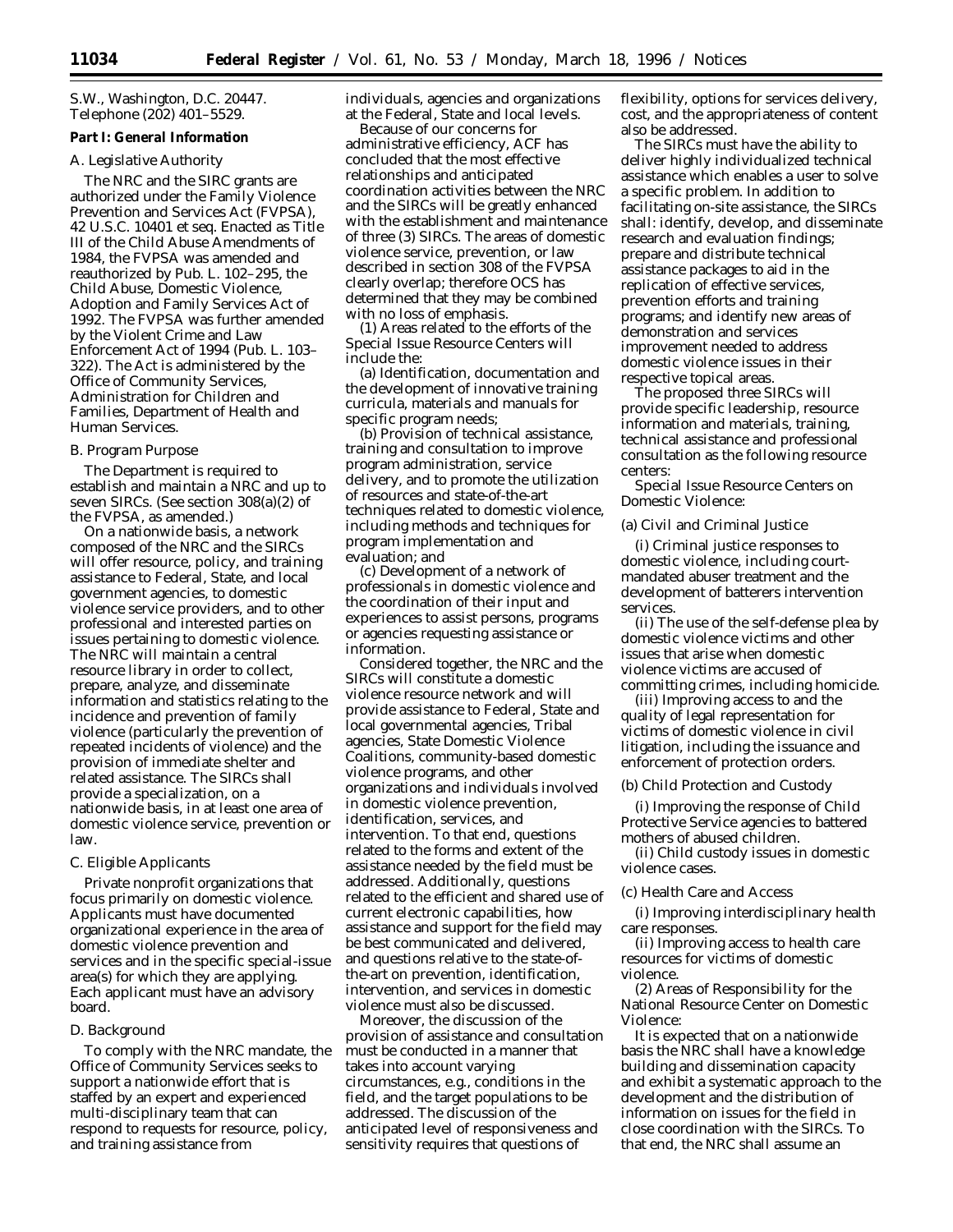active role in the development of work groups and conferences on emerging policy and practice issues, and publish and disseminate proceedings on the state-of-the-art in selected areas of domestic violence intervention and prevention efforts, model programs, policy development and research; identify areas where additional information and research is needed to complement policy and practice; and suggest next steps for additional data compilation, innovative demonstrations, program administration, policy and service program evaluations.

Specific areas related to the efforts of the National Resource Center will include:

(a) Identifying emerging domestic violence issues and preparing information and policy papers addressing such issues;

(b) Identification of the need, documentation and development of innovative or exemplary practice and resource development, and assisting the field through the acquisition of a 1–800 information line and other means, in acquiring and adapting such resources to specific needs; and

(c) Maintaining a central resource library to collect, prepare, analyze, and disseminate information and statistics.

#### *E. Forms of Awards*

The Office of Community Services intends to support the SIRC's via regular grant awards. However, OCS intends to support the NRC through a Cooperative Agreement. A Cooperative Agreement is an award instrument of financial assistance when substantial involvement is anticipated between the awarding office and the recipient during performance of the contemplated project. The Office of Community Services will outline a plan of interaction with the grantee for implementation under the cooperative agreement. The respective responsibilities of the Office of Community Services and the successful applicant will be identified and incorporated into the Cooperative Agreement during pre-award negotiations. It is anticipated that OCS responsibilities will not change the project requirements for the NRC found in this Announcement. The plan under the cooperative agreement will describe the general and specific responsibilities of the grantee and the grantor as well as foreseeable joint responsibilities. A schedule of tasks will be developed and agreed upon in addition to any special conditions relating to the implementation of the project.

# *F. Minimum Requirements for Project Design*

Applicants may apply to provide NRC services or SIRC services, and may submit applications for more than one center. However, in the event that the applicant does apply for more than one center, a separate application for each center would be required. Applicants must clearly indicate whether funding is being sought to support the NRC or the SIRC. When applying for the SIRC grant the applicant must specify the topical area(s) being addressed.

In order to successfully compete under this Announcement, the applicant should:

(1) For the National Resource Center: (a) Outline a plan of interaction with OCS for implementation under a cooperative agreement including, as appropriate, activities involving Headquarters agency staff;

(b) Describe the immediacy of the need(s) to be addressed as an NRC and provide information on the specific services your organization has provided and currently provides and what need(s) and information would be provided as the NRC;

(c) Present the technical approach and the specific workplans for the provision of assistance to the field that is nationwide in scope and that includes the use of an advisory board and/or expert panel; a plan for continued contact with the field, including an 800 telephone number and direct mailings; a plan for the implementation and effective use of electronic communication capability with the field; and a plan for the development and use of a network of experts for the provision of direct training and consultation, including fees for service, if necessary;

(d) Describe the efforts that would be initiated to coordinate the NRC with national advocacy groups and domestic violence organizations, other related national resource centers and clearinghouses, and Federal, State and Indian Tribal agencies; identify the agencies/organizations and how the initiation of or continued coordination with them will enhance the NRC's activities and avoid a duplication of efforts;

(e) Provide a plan to determine the need for and the manner in which you would implement special projects relating to policy issues, training curricula, service delivery models or other aspects of services, related to the prevention of domestic violence;

(f) Provide a plan and schedule for evaluating and reporting on the effectiveness of the project(s) 6 months after the effective date of the grant;

(g) Describe the proposed NRC staff with appropriate expertise; and

(h) Describe the administrative and organizational structure, the management plan, and the cost structure within which the project will operate; describe the administrative, operational and organizational relationships to be established with the SIRCs that will constitute an effective national network in the domestic violence areas. Charts depicting these structures and the ensuing relationships must be included. Project Period

Awards, on a competitive basis, will be for a one-year budget period, although project periods may be for 5 years. Applications for continuation grants funded under these awards beyond the one-year budget period but within the 5-year project period will be entertained in subsequent years on a non-competitive basis, subject to the availability of funds, satisfactory progress of the grantee and a determination that continued funding would be in the best interest of the government.

Budget Period and Federal Share

The FY 96 Federal share for the National Resource Center is \$452,174 for the first 12-month budget period, subject to the availability of funds.

Matching Requirement

Grantees must provide at least 25 percent of the total cost of the project. The total approved cost of the project is the sum of the ACF share and the non-Federal share. The non-Federal share may be met by cash or in-kind contributions, although applicants are encouraged to meet their match requirements through cash contributions. Therefore, a project requesting \$602,898 in Federal funds for the first-year budget period must include a match of at least \$200,966 (25 percent of total project cost). If approved for funding, the grantee will be held accountable for commitments of non-Federal resources, and failure to provide the required amounts will result in a disallowance of unmatched Federal funds.

Anticipated Number of Projects to be Funded

It is anticipated that one National Resource Center on Domestic Violence will be funded.

(2) For the Special Issue Resource Centers:

(a) Describe the immediacy of the need(s) to be addressed and provide information on the specific services your organization has provided and currently provides and what information, specific training, and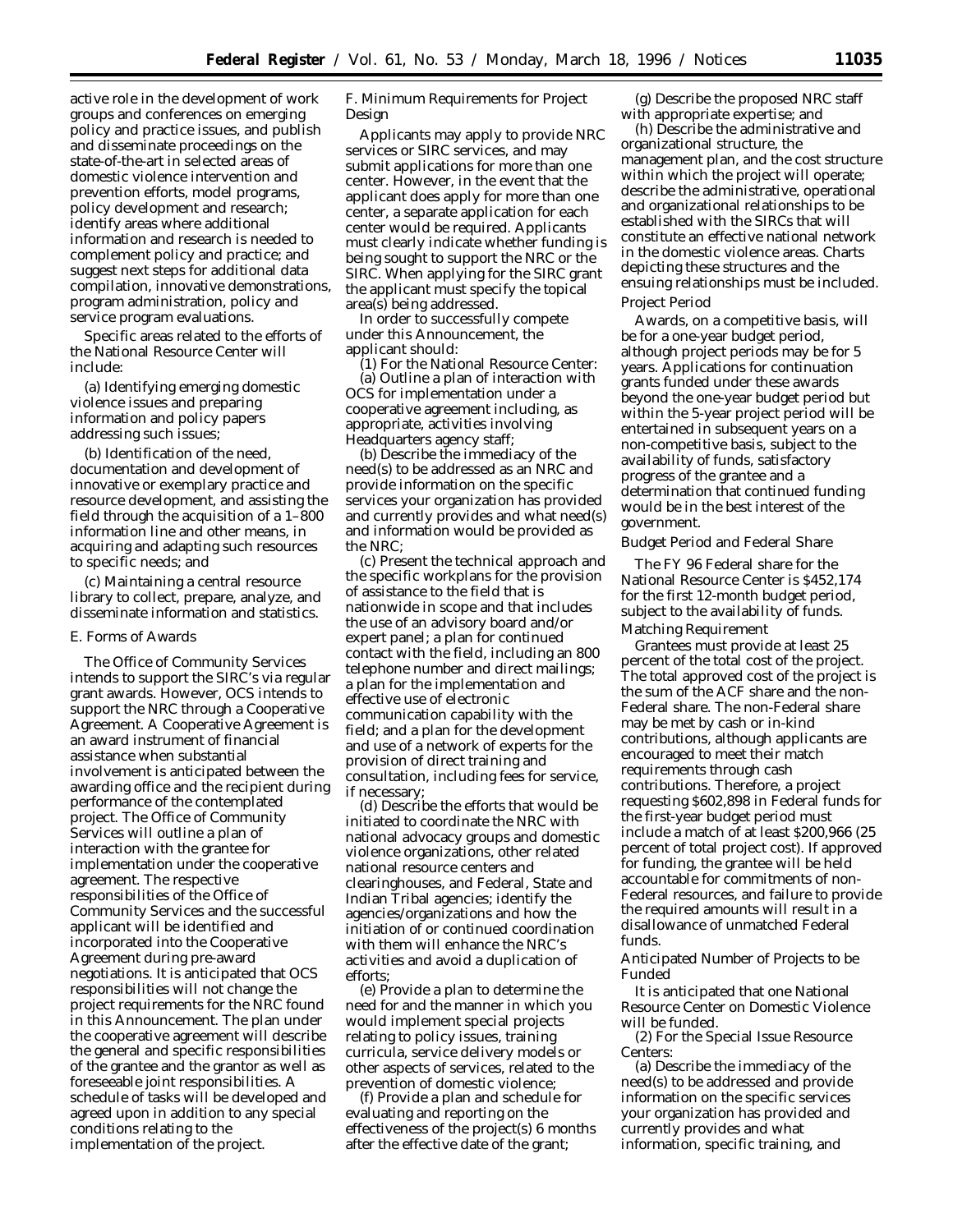technical assistance would be provided as an SIRC;

(b) Demonstrate an in-depth understanding of the program/service and access/response issues of the particular SIRC(s) and the problems associated with them;

(c) Present the technical approach and the specific workplans for the provision of training and technical assistance to the field that is nationwide in scope and utilizes the support and facilitating efforts of the NRC and a network of experts; describe a plan for continuous contact with the field, an 800 telephone number and direct mailings; and a plan for the development and use of a network of experts for the provision of direct training and consultation, including fees for service, if necessary;

(d) Describe the efforts that you currently make or would implement, and the relationships that you currently have or will form, to coordinate activities with other appropriate resource centers, domestic violence advocacy organizations, public agencies, the NRC, and affiliated SIRCs in a national domestic violence network to enhance the center's activities and to avoid duplication;

(e) Provide a plan to determine the need for and to implement special projects related to training curricula, service delivery models or other aspects of the proposed SIRC topic;

(f) Provide a plan to evaluate the effectiveness of the proposed project activities within 6 months of the effective date of the grant;

(g) Describe the proposed SIRC staff with appropriate expertise; and

(h) Describe the administrative and organizational structure, the management plan, the cost structure within which the project would operate; and describe the operational and programmatic relationships to be formed with the affiliated SIRCs and the NRC. Charts depicting the organizational structures and the ensuing relationships must be included.

#### Project Period

The length of the projects for the Special Issue Resource Centers must not exceed 60 months.

#### Budget Period and Federal Share

The FY 96 Federal share for each of the three Special Issue Resource Centers is \$226,087 for the first 12-month budget period subject to the availability of funds.

# Matching Requirement

Successful grantees must provide at least 25 percent of the total cost of the project. The approved total cost of the

project is the sum of the ACF share and the non-Federal share. The non-Federal share may be met by cash or in-kind contributions, although applicants are encouraged to meet their match requirements through cash contributions. Therefore, a project requesting \$301,449 in Federal funds for the first year budget period must include a match of at least \$100,449 (25 percent of total project cost). If approved for funding, the grantee will be held accountable for commitments of non-Federal resources, and failure to provide the required amounts will result in a disallowance of unmatched Federal funds.

Anticipated Number of Projects to be Funded

It is anticipated that three Special Issue Resource Center projects will be funded as grants, i.e., one each in the areas of Civil and Criminal Justice, Child Protection and Custody, and Health Care and Access.

CFDA: 93.671 Family Violence Prevention and Services: Family Violence Prevention and Services Act, as amended.

# **Part II—The Review Process**

#### *A. Eligible Applicants*

Before applications are reviewed, each application will be screened to determine that the applicant organization is an eligible applicant as specified. Applications from organizations which do not meet the eligibility requirements area will not be considered or reviewed in the competition, and the applicant will be so informed.

Only agencies and organizations, not individuals, are eligible to apply. On all applications developed jointly by more than one agency or organization, the application must identify only one organization as the lead organization and official applicant. The other participating agencies and organizations can be included as co-participants, subgrantees or subcontractors.

For-profit organizations and public agencies are also eligible to participate as subgrantees or subcontractors with eligible private non-profit organizations.

Any non-profit organization which has not previously received an award from the U.S. Department of Health and Human Services must submit proof of non-profit status with its grant application. The non-profit organization can accomplish this by either making reference to its listing in the Internal Revenue Service's (IRS) most recent list of tax-exempt organizations or submitting a copy of its letter from the

IRS under IRS Code Section 501(c)(3). ACF cannot fund a non-profit applicant without acceptable proof of its nonprofit status.

# *B. Review Process and Funding Decisions*

Applications that are received by the deadline date and are from eligible applicants will be reviewed and scored competitively. Experts in the field, generally persons from outside of the Federal government, will use the appropriate evaluation criteria listed later in this Part to review and score the applications. The results of this review are a primary factor in making funding decisions.

OCS reserves the option of discussing applications with, or referring them to, other Federal or non-Federal funding sources when this is determined to be in the best interest of the Federal government or the applicant. It may also solicit comments from ACF Regional Office staff, other Federal agencies, interested foundations, national organizations, specialists, experts, States and the general public. These comments, along with those of the expert reviewers, will be considered by OCS in making funding decisions.

In making decisions on awards, OCS may give preference to applications which focus on or feature: past experience in operating a resource center of similar nature; a substantially innovative strategy with the potential to improve theory or practice in the field of human services; a model practice or set of procedures that holds the potential for replication by organizations involved in the administration or delivery of human services; substantial involvement of volunteers; substantial involvement (either financial or programmatic) of the private sector; a favorable balance between Federal and non-Federal funds available for the proposed project; the potential for high benefit for low Federal investment; a programmatic focus on those most in need; and/or substantial involvement in the proposed project by national or community foundations.

# *C. Evaluation Criteria*

Using the appropriate evaluation criteria below, a panel of at least three reviewers (primarily experts from outside the Federal government) will review each application. Applicants should ensure that they address each minimum requirement under the appropriate section of the Program Narrative Statement.

Reviewers will determine the strengths and weaknesses of each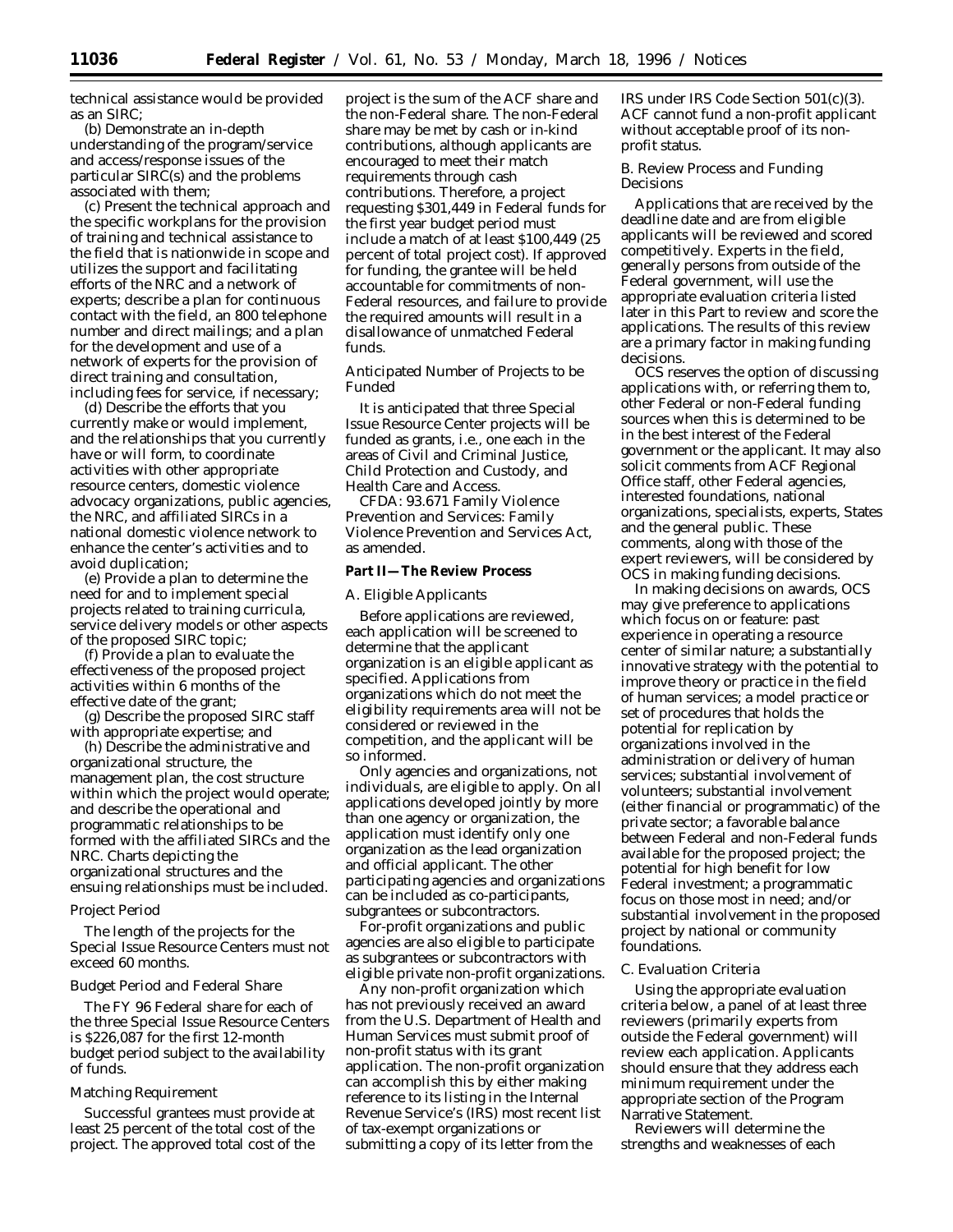proposal in terms of the appropriate evaluation criteria listed below, provide comments and assign numerical scores. The point value following each criterion heading indicates the maximum numerical weight that each section may be given in the review process.

#### Review Criteria for All Priority Areas

Applications for the National Resource Center and the Special Issue Resource Centers will be evaluated against the following criteria.

# 1. Need for the Project (10 Points)

The extent to which the need for the project and the problems it will address have national and local significance; the applicability of the project to coordination efforts by national, State and local governmental and non-profit agencies, and its ultimate impact on domestic violence prevention services and intervention efforts, policies and practice; the relevance of other documentation as it relates to the applicants knowledge of the need for the project; and the identification of the specific topic or program area to be served by the project. Maps and other graphic aids may be attached.

#### 2. Goals and Objectives (10 Points)

The extent to which the specific goals and objectives have national or local significance, the clarity of the goals and objectives as they relate to the identified need for and the overall purpose of the project, and their applicability to policy and practice. The provision of a detailed discussion of the objectives and the extent to which the objectives reflect or impact the state-of-the-art relative to the problem or needs for the project.

#### 3. Approach (30 Points)

The extent to which the application outlines a sound and workable plan of action pertaining to the scope of the project, and details how the proposed work will be accomplished; relates each task to the objectives and identifies the key staff member who will be the lead person; provides a chart indicating the timetable for completing each task, the lead person, and the time committed; cites factors which might accelerate or decelerate the work, giving acceptable reasons for taking this approach as opposed to others; describes and supports any unusual features of the project, such as design or technological innovations, reductions in cost or time, or extraordinary social and community involvements; and provides for projections of the accomplishments to be achieved.

The extent to which the application describes the evaluation methodology

that will be used to determine if the needs identified and discussed are being met and if the results and benefits identified are being achieved.

#### 4. Results and Benefits (20 Points)

The extent to which the application identifies the results and benefits to be derived, the extent to which they are consistent with the objectives of the application, the extent to which the application indicates the anticipated contributions to policy, practice, and theory, and the extent to which the proposed project costs are reasonable in view of the expected results. Applicants should identify, in specific terms, the results and benefits, for target groups and human service providers, to be derived from implementing the proposed project. Applicants should also describe how the expected results and benefits will relate to previous demonstration efforts.

# 5. Level of Effort: (30 Points)

# *Expertise, Commitment, and Support*

(a) The extent to which the applicant has nationally recognized expertise in the area of domestic violence and a record of high quality service to victims of domestic violence, including a demonstration of support from advocacy groups, such as State Domestic violence Coalitions or recognized national domestic violence groups; the extent of the applicant's commitment to diversity, and to the provision of service to ethnic, racial, and non-English speaking minorities, older individuals, and individuals with disabilities.

# *Staff Background, Organizational Experience, and Competence of Staff*

(b) The adequacy of the staffing pattern for the proposed project, how the individual responsibilities are linked to project tasks, and the contributions to be made by key staff. Each collaborating or cooperative organization, individual consultant, or other key individuals who will work on the project should be listed along with a description of the nature of their effort or contribution.

The background and experience of the project director and key project staff and the history and accomplishments of the organization; the qualifications of the project team including any experience with similar projects; the variety of skills, relevant educational background, and the ability to effectively manage the project and to coordinate with other agencies. One or two pertinent paragraphs on each key member are preferred to vitae/resumes. However, vitae resumes may be included.

# *Adequacy of Resources and the Budget*

(c) The adequacy of the available resources and organizational experience with regard to the scope of the tasks of the proposed project. A list of the financial, physical, and other resources already committed by other private and public institutions and agencies, if any, and the explanation of how these organizations will participate in the day-to-day operations of the project. Letters from these agencies and organizations identifying and discussing the specifics of their commitment and participation must be included in the application. The extent to which the proposed budget is related to the level of effort required to obtain the project's objectives; demonstration that the project's costs are reasonable in view of the anticipated results.

#### *Collaborative Efforts*

(d) The extent of the additional private sector resources that may be available to support or enhance the overall program. A discussion in detail and the provision of documentation for any proposed collaborative or coordinated efforts with other public or private agencies or organizations. Letters from these agencies and organizations must be included discussing their interest and/or commitment in supporting the proposed project, stating at what juncture they would become involved and the expected level of resource commitment.

Applicants should note that nonresponsiveness to the section ''*Minimum Requirements for Project Design*'' will result in a low evaluation score by the panel of expert reviewers. Applicants must clearly identify the specific resource center for which they wish to have their applications considered, and tailor their applications accordingly. Previous experience has shown that an application which is broader and more general in concept than outlined in the project description is less likely to score as well as one which is more clearly focused and directly responsive.

# *D. Available Funds*

OCS intends to award three new grants and one cooperative agreement (subject to the availability of funds) resulting from this Announcement during the third quarter of FY 1996. The size of the actual awards may vary from the estimates herein.

The term ''budget period'' refers to the interval of time (usually 12 months) into which a multi-year period of assistance (project period) is divided for budgetary and funding purposes. The term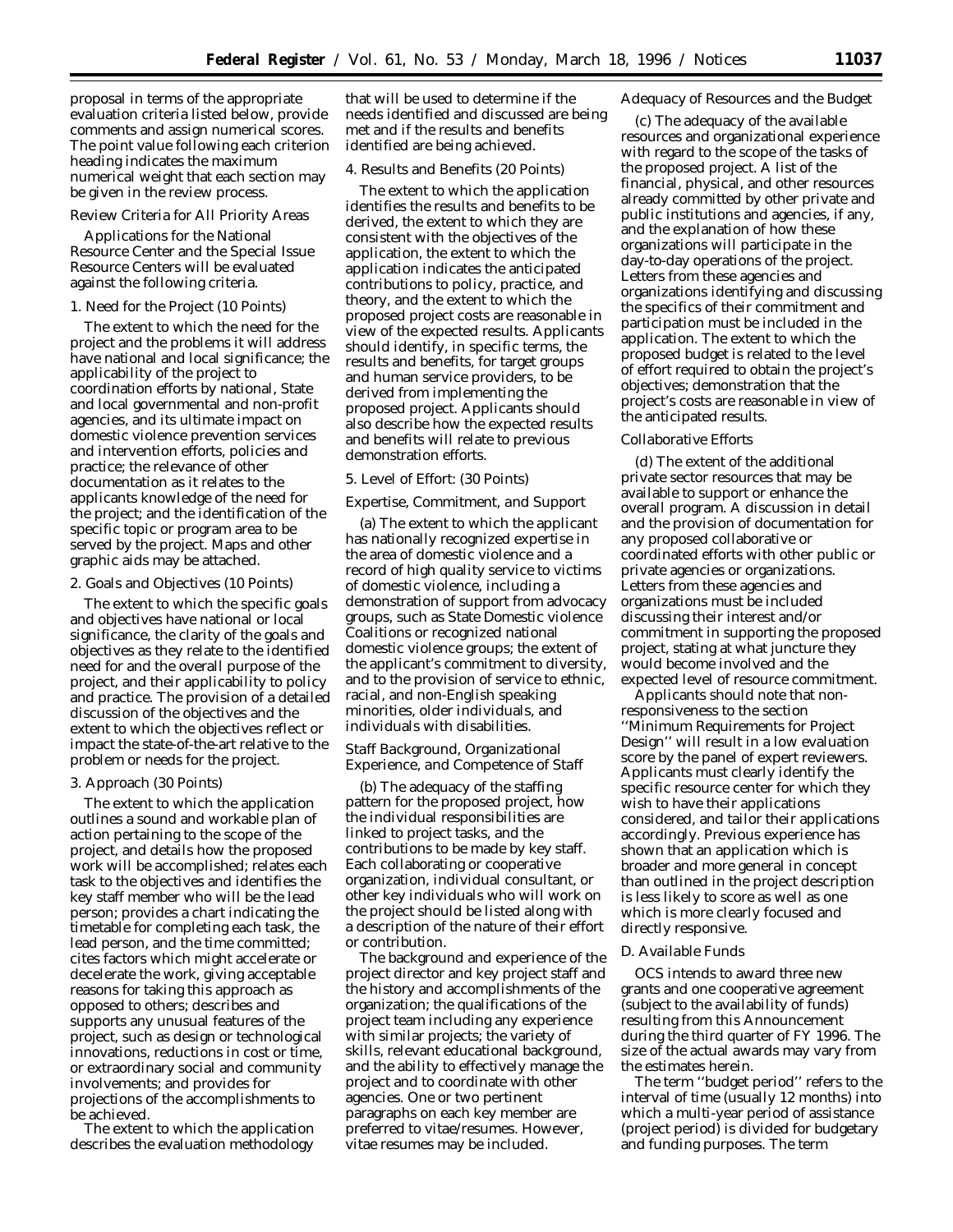''project period'' refers to the total time a project is approved for support, including any extensions.

For multi-year projects, continued Federal funding beyond the first budget period is dependent upon several factors which include proof of satisfactory performance and the availability of funds from future appropriations.

# *E. Grantee Share of Project Costs*

Federal funds will be provided to cover up to 75% of the total allowable project costs. Therefore, the non-Federal share must amount to at least 25% of the total (Federal plus non-Federal) project cost. This means that, for every \$3 in Federal funds received, up to the maximum amount allowable for each center, applicants must contribute at least \$1.

For example, the cost breakout for a project with a total cost of \$100,000 to implement would be:

| Max. Federal re-<br>quest | Non-Federal<br>share | Total cost |
|---------------------------|----------------------|------------|
| $$75,000$                 | \$25,000             | \$100,000  |
| $75\%$                    | 25%                  | 100%       |

**Part III—Instructions for the Development and Submission of Applications**

This Part contains information and instructions for submitting applications in response to this Announcement. Application forms are provided as part of this publication along with a checklist for assembling an application package. Please copy and use these forms in submitting an application.

Potential applicants should read this section carefully in conjunction with the information contained within the specific priority area under which the application is to be submitted. The priority area descriptions are in Part II.

# *A. Required Notification of the State Single Point of Contact*

This program is covered under Executive Order 12372, (E.O.) ''Intergovernmental Review of Federal Programs,'' and 45 CFR Part 100, ''Intergovernmental Review of Department of Health and Human Services Program and Activities.'' Under the E.O., States may design their own processes for reviewing and commenting on proposed Federal assistance under covered programs.

All States and territories, except Alaska, Colorado, Connecticut, Hawaii, Idaho, Kansas, Louisiana, Massachusetts, Minnesota, Montana, Nebraska, Oklahoma, Oregon, Pennsylvania, South Dakota, Tennessee,

Virginia, Washington, American Samoa, and Palao have elected to participate in the E.O. process and have established a Single Point of Contact (SPOCs). Applicants from these twenty jurisdictions need take no action regarding E.O. 12372. Applicants for projects to be administered by Federally-recognized Indian Tribes are also exempt from the requirements of E.O. 12372. Otherwise, applicants should contact their SPOCs as soon as possible to alert them of the prospective applications and receive any necessary instructions. Applicants must submit any required material to the SPOCs as soon as possible so that OCS can obtain and review SPOC comments as part of the award process. It is imperative that the applicant submit all required materials, if any, to the SPOC and indicate the date of this submittal (or the date of contact if no submittal is required) on the Standard Form 424, item 16a.

Under 45 CFR 100.8(a)(2), a SPOC has 60 days from application deadline to comment on proposed new or competing continuation awards.

SPOCs are encouraged to eliminate the submission of routine endorsements as official recommendations. Additionally, SPOCs are requested to differentiate clearly between mere advisory comments and those official State process recommendations which may trigger the ''accommodate or explain'' rule.

When comments are submitted directly to ACF, they should be addressed to: Department of Health and Human Services, Administration for Children and Families, Division of Discretionary Grants, (OCS–96–05) 370 L'Enfant Promenade, S.W., 6th Floor East, Washington, D.C. 20447.

A list of the Single Point of Contact for each State and Territory is included at the end of this Announcement.

# *B. Paperwork Reduction Act of 1980*

Under the Paperwork Reduction Act of 1980, Public Law 96–511, the Department is required to submit to the Office of Management and Budget (OMB) for review and approval any reporting and recordkeeping requirements in regulations, including Program Announcements. This Program Announcement does not contain information collection requirements beyond those approved for ACF grant applications under OMB Control Number 0970–0062.

# *C. Deadline for Submittal of Applications*

The closing date for submittal of applications under this Program

Announcement is found at the beginning of this Program Announcement under **DATES.**

Mailed applications shall be considered as meeting an announced deadline if they are either received on or before the deadline date or sent on or before the deadline date and received in ACF in time for the independent review to: U.S. Department of Health and Human Services, Administration for Children and Families, Division of Discretionary Grants, 370 L'Enfant Promenade, S.W., Mail Stop 6C–462, Washington, D.C. 20447, Attention: Family Violence Prevention and Services Program.

Applicants are cautioned to request a legibly dated U.S. Postal Service postmark or to obtain a legibly dated receipt from a commercial carrier or U.S. Postal Service. Private metered postmarks shall not be acceptable proof of timely mailing.

Applications handcarried by applicants, applicant couriers, or overnight/express mail couriers shall be considered as meeting an announced deadline if they are received on or before the deadline date, between the hours of 8:00 a.m. and 4:30 p.m., at the U.S. Department of Health and Human Services, Administration for Children and Families, Division of Discretionary Grants, ACF Mailroom, 2nd Floor Loading Dock, Aerospace Center, 901 D Street, S.W., Washington, D.C. 20024, between Monday and Friday (excluding Federal holidays). (Applicants are cautioned that express/overnight mail services do not always deliver as agreed.)

ACF cannot accommodate transmission of applications by fax or through other electronic media. Therefore, applications transmitted to ACF electronically will not be accepted regardless of the date or time of submission and time of receipt.

*Late applications:* Applications which do not meet the criteria above are considered late applications. The ACF shall notify each late applicant that its application will not be considered in the current competition.

*Extension of deadlines:* The ACF may extend the deadline for all applicants due to acts of God, such as floods, hurricanes or earthquakes; widespread disruption of the mails; or if ACF determines a deadline extension to be in the best interest of the Government. However, if ACF does not extend the deadline for all applicants, it may not waive or extend the deadline for any applicant.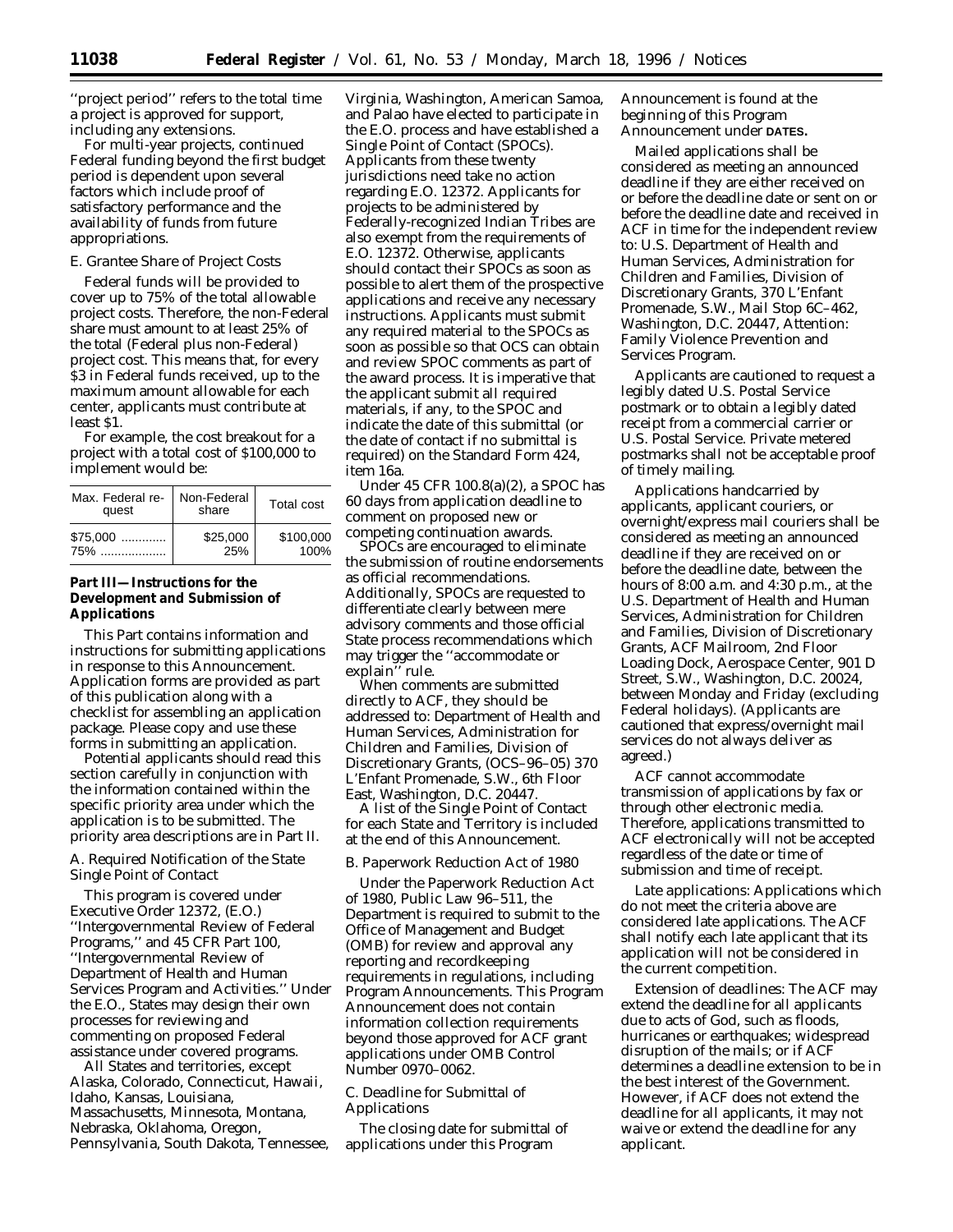# *D. Instructions for Preparing the Application and Completing Application Forms*

The SF 424, Page 2; and certifications have been reprinted for your convenience in preparing the application. You should reproduce single-sided copies of these forms from the reprinted forms in the Announcement, typing your information onto the copies. Please do not use forms directly from the **Federal Register** Announcement, as they are printed on both sides of the page.

In order to assist applicants in correctly completing the SF 424 and SF 424A, instructions for these forms have been included at the end of Part III of this Announcement.

Where specific information is not required under this program, NA (not applicable) has been preprinted on the form.

*Please prepare your application in accordance with the following instructions:*

1. SF 424 Page 1, Application Cover Sheet

Please read the following instructions before completing the application cover sheet. An explanation of each item is included. Complete only the items specified.

*Top of Page.* Enter the single priority area number under which the application is being submitted. An application should be submitted under only one priority area.

*Item 1.* "Type of Submission"— Preprinted on the form.

*Item 2.* "Date Submitted" and ''Applicant Identifier''—Date application is submitted to ACF and applicant's own internal control number, if applicable.

*Item 3.* "Date Received By State"-State use only (if applicable).

*Item 4.* "Date Received by Federal Agency''—Leave blank.

*Item 5.* "Applicant Information" ''Legal Name''—Enter the legal name of applicant organization. For

applications developed jointly, enter the name of the lead organization only. There must be a single applicant for each application.

''Organizational Unit''—Enter the name of the primary unit within the applicant organization which will actually carry out the project activity. Do not use the name of an individual as the applicant. If this is the same as the applicant organization, leave the organizational unit blank.

'Address''—Enter the complete address that the organization actually uses to receive mail, since this is the

address to which all correspondence will be sent. Do not include both street address and P.O. box number unless both must be used in mailing.

''Name and telephone number of the person to be contacted on matters involving this application (give area code)''—Enter the full name (including academic degree, if applicable) and telephone number of a person who can respond to questions about the application. This person should be accessible at the address given here and will receive all correspondence regarding the application.

*Item 6.* ''Employer Identification Number (EIN)''—Enter the employer identification number of the applicant organization, as assigned by the Internal Revenue Service, including, if known, the Central Registry System suffix.

*Item 7.* "Type of Applicant"-Selfexplanatory.

*Item 8.* ''Type of Application''— Preprinted on the form.

*Item 9.* "Name of Federal Agency"-Preprinted on the form.

*Item 10.* "Catalog of Federal Domestic Assistance Number and Title''—Enter the Catalog of Federal Domestic Assistance (CFDA) number assigned to the program under which assistance is requested and its title, as indicated in the relevant priority area description.

*Item 11.* ''Descriptive Title of Applicant's Project''—Enter the project title. The title is generally short and is descriptive of the project, not the priority area title.

Item 12. "Areas Affected by Project''—Enter the governmental unit where significant and meaningful impact could be observed. List only the largest unit or units affected, such as State, county, or city. If an entire unit is affected, list it rather than subunits.

*Item 13.* "Proposed Project"—Enter the desired start date for the project and projected completion date.

*Item 14.* "Congressional District of Applicant/Project''—Enter the number of the Congressional district where the applicant's principal office is located and the number of the Congressional district(s) where the project will be located. If statewide, a multi-State effort, or nationwide, enter ''00.''

*Items 15.* "Estimated Funding" Levels''—In completing 15a through 15f, the dollar amounts entered should reflect, for a 17 month or less project period, the total amount requested.

*Item 15a.* Enter the amount of Federal funds requested in accordance with the preceding paragraph. This amount should be no greater than the maximum amount specified in the priority area description.

*Items 15b–e* Enter the amount(s) of funds from non-Federal sources that will be contributed to the proposed project. Items b–e are considered costsharing or ''matching funds.'' The value of third party in-kind contributions should be included on appropriate lines as applicable. For more information regarding funding as well as exceptions to these rules, see Part III, Sections E and F, and the specific priority area description.

*Item 15f.* Enter the estimated amount of income, if any, expected to be generated from the proposed project. Do not add to or subtract this amount from the total project amount entered under item 15g. Describe the nature, source and anticipated use of this income in the Project Narrative Statement.

*Item 15g.* Enter the sum of items 15a– 15e.

*Item 16a.* ''Is Application Subject to Review By State Executive Order 12372 Process? Yes.''—Enter the date the applicant contacted the SPOC regarding this application. Select the appropriate SPOC from the listing provided at the end of Part IV. The review of the application is at the discretion of the SPOC. The SPOC will verify the date noted on the application. If there is a discrepancy in dates, the SPOC may request that the Federal agency delay any proposed funding until September 30, 1996.

*Item 16b.* ''Is Application Subject to Review By State Executive Order 12372 Process? No.''—Check the appropriate box if the application is not covered by E.O. 12372 or if the program has not been selected by the State for review.

*Item 17.* ''Is the Applicant Delinquent on any Federal Debt?''—Check the appropriate box. This question applies to the applicant organization, not the person who signs as the authorized representative. Categories of debt include audit disallowances, loans and taxes.

*Item 18.* ''To the best of my knowledge and belief, all data in this application/preapplication are true and correct. The document has been duly authorized by the governing body of the applicant and the applicant will comply with the attached assurances if the assistance is awarded.''—To be signed by the authorized representative of the applicant. A copy of the governing body's authorization for signature of this application by this individual as the official representative must be on file in the applicant's office, and may be requested from the applicant.

*Item 18a–c.* ''Typed Name of Authorized Representative, Title, Telephone Number''—Enter the name, title and telephone number of the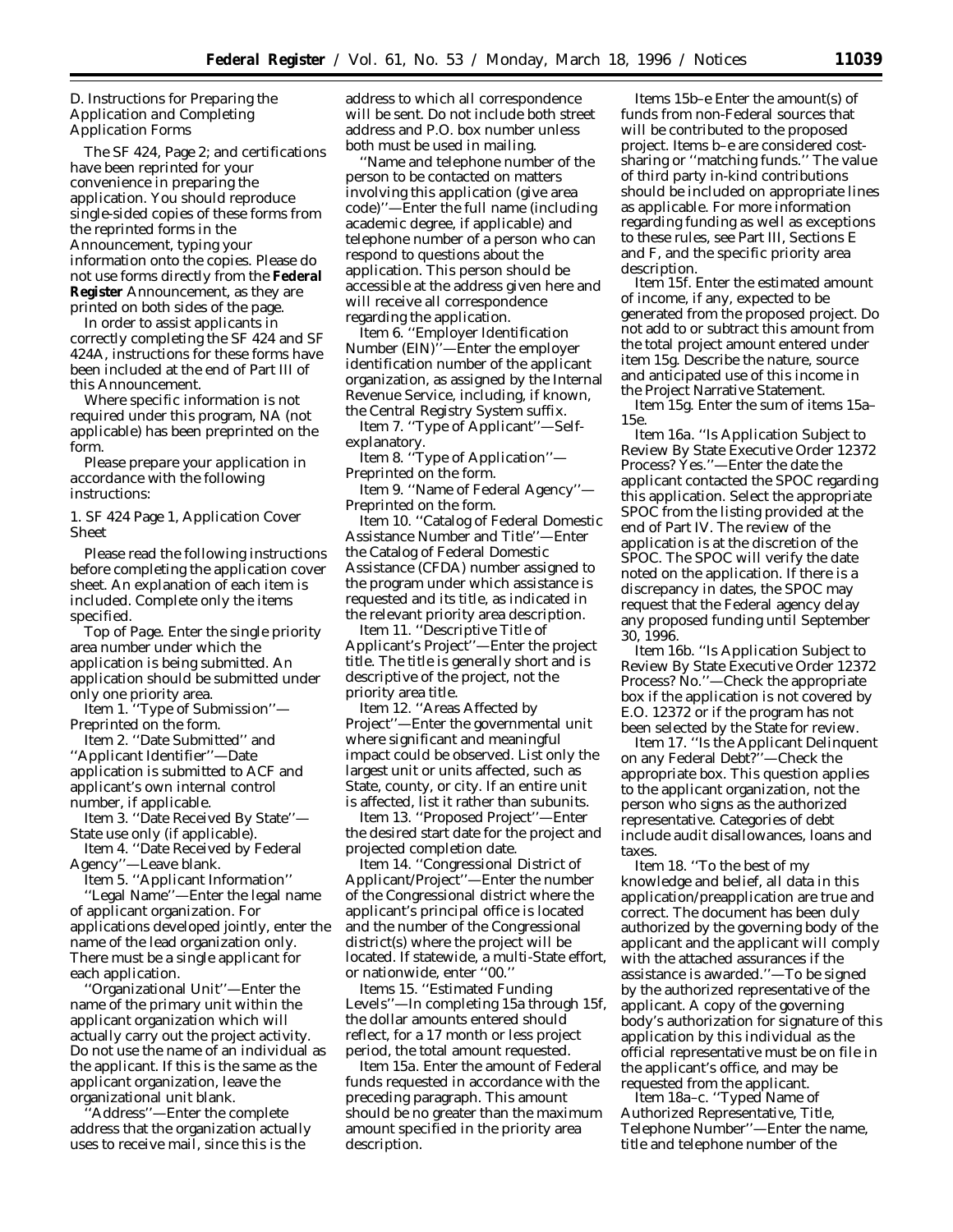authorized representative of the applicant organization.

*Item 18d.* ''Signature of Authorized Representative''—Signature of the authorized representative named in Item 18a. At least one copy of the application must have an original signature. Use colored ink (not black) so that the original signature is easily identified.

*Item 18e.* ''Date Signed''—Enter the date the application was signed by the authorized representative.

2. SF 424A—Budget Information—Non-Construction Programs

This is a form used by many Federal agencies. For this application, Sections A, B, C, E and F are to be completed. Section D does not need to be completed.

Sections A and B should include the Federal as well as the non-Federal funding for the proposed project covering (1) the total project period of 17 months or less or (2) the first year budget period, if the proposed project period exceeds 17 months.

*Section A—Budget Summary.* This section includes a summary of the budget. On line 5, enter total Federal costs in column (e) and total non-Federal costs, including third party inkind contributions, but not program income, in column (f). Enter the total of (e) and (f) in column (g).

*Section B—Budget Categories.* This budget, which includes the Federal as well as non-Federal funding for the proposed project, covers the total project period of 17 months or less. It should relate to item 15g, total funding, on the SF 424. Under column (5), enter the total requirements for funds (Federal and non-Federal) by object class category.

A separate budget justification should be included to explain fully and justify major items, as indicated below. The types of information to be included in the justification are indicated under each category. For multiple year projects, it is desirable to provide this information for each year of the project. The budget justification should immediately follow the second page of the SF 424A.

*Personnel—Line 6a.* Enter the total costs of salaries and wages of applicant/ grantee staff. Do not include the costs of consultants, which should be included on line 6h, ''Other.''

*Justification:* Identify the project director, if known. Specify by title or name the percentage of time allocated to the project, the individual annual salaries, and the cost to the project (both Federal and non-Federal) of the organization's staff who will be working on the project.

*Fringe Benefits—Line 6b.* Enter the total costs of fringe benefits, unless treated as part of an approved indirect cost rate.

*Justification:* Provide a break-down of amounts and percentages that comprise fringe benefit costs, such as health insurance, FICA, retirement insurance, etc.

*Travel—6c.* Enter total costs of out-oftown travel (travel requiring per diem) for staff of the project. Do not enter costs for consultant's travel or local transportation, which should be included on Line 6h, ''Other.''

*Justification:* Include the name(s) of traveler(s), total number of trips, destinations, length of stay, transportation costs and subsistence allowances.

*Equipment—Line 6d.* Enter the total costs of all equipment to be acquired by the project. For State and local governments, including Federally recognized Indian Tribes, ''equipment'' is tangible, non-expendable personal property having a useful life of more than one year and an acquisition cost of \$5,000 or more per unit. For all other applicants, the threshold for equipment is \$500 or more per unit. The higher threshold for State and local governments became effective October 1, 1988, through the implementation of 45 CFR Part 92, ''Uniform Administrative Requirements for Grants and Cooperative Agreements to State and Local Governments.''

*Justification:* Equipment to be purchased with Federal funds must be justified. The equipment must be required to conduct the project, and the applicant organization or its subgrantees must not have the equipment or a reasonable facsimile available to the project. The justification also must contain plans for future use or disposal of the equipment after the project ends.

*Supplies—Line 6e.* Enter the total costs of all tangible expendable personal property (supplies) other than those included on Line 6d.

*Justification:* Specify general categories of supplies and their costs.

*Contractual—Line 6f.* Enter the total costs of all contracts, including procurement contracts (except those which belong on other lines such as equipment, supplies, etc.) and contracts with secondary recipient organizations. Also include any contracts with organizations for the provision of technical assistance. Do not include payments to individuals on this line.

*Justification:* Attach a list of contractors, indicating the names of the organizations, the purposes of the contracts, and the estimated dollar amounts of the awards as part of the

budget justification. Whenever the applicant/grantee intends to delegate part or all of the program to another agency, the applicant/grantee must complete this section (Section B, Budget Categories) for each delegate agency by agency title, along with the supporting information. The total cost of all such agencies will be part of the amount shown on Line 6f. Provide backup documentation identifying the name of contractor, purpose of contract, and major cost elements.

*Construction—Line 6g.* Not applicable. New construction is not allowable.

*Other—Line 6h.* Enter the total of all other costs. Where applicable, such costs may include, but are not limited to: insurance; medical and dental costs; noncontractual fees and travel paid directly to individual consultants; local transportation (all travel which does not require per diem is considered local travel); space and equipment rentals; printing and publication; computer use; training costs, including tuition and stipends; training service costs, including wage payments to individuals and supportive service payments; and staff development costs. Note that costs identified as ''miscellaneous'' and ''honoraria'' are not allowable.

*Justification:* Specify the costs included.

*Total Direct Charges—Line 6i.* Enter the total of Lines 6a through 6h.

*Indirect Charges—6j.* Enter the total amount of indirect charges (costs). If no indirect costs are requested, enter ''none.'' Generally, this line should be used when the applicant (except local governments) has a current indirect cost rate agreement approved by the Department of Health and Human Services or another Federal agency.

When an indirect cost rate is requested, these costs are included in the indirect cost pool and should not be charged again as direct costs to the grant. In the case of training grants to other than State or local governments (as defined in title 45, Code of Federal Regulations, part 74), the Federal reimbursement of indirect costs will be limited to the lesser of the negotiated (or actual) indirect cost rate or 8 percent of the amount allowed for direct costs, exclusive of any equipment charges, rental of space, tuition and fees, postdoctoral training allowances, contractual items, and alterations and renovations.

For training grant applications, the entry under line 6j should be the total indirect costs being charged to the project. The Federal share of indirect costs is calculated as shown above. The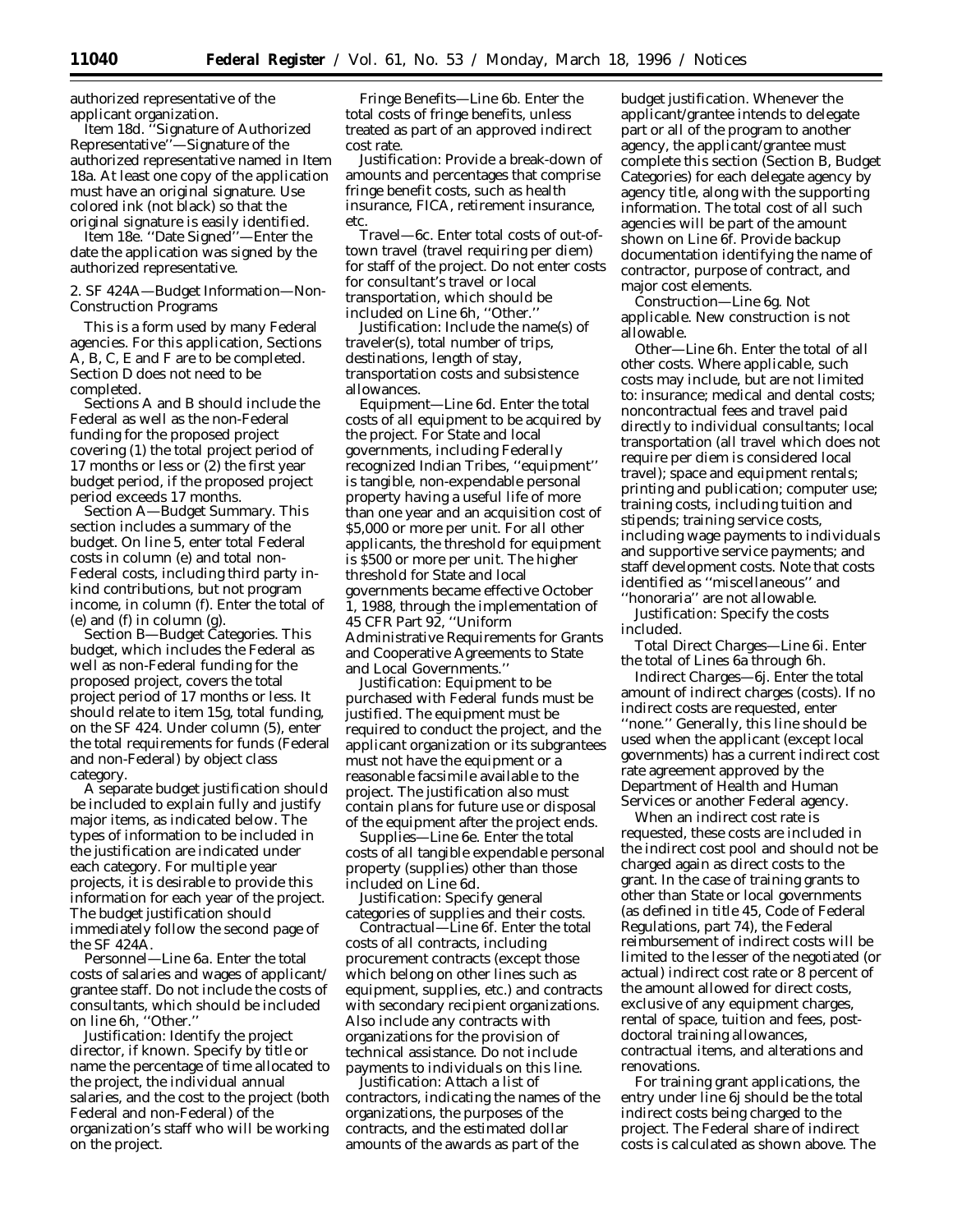applicant's share is calculated as follows:

(a) Calculate total project indirect costs (a\*) by applying the applicant's approved indirect cost rate to the total project (Federal and non-Federal) direct costs.

(b) Calculate the Federal share of indirect costs (b\*) at 8 percent of the amount allowed for total project (Federal and non-Federal) direct costs exclusive of any equipment charges, rental of space, tuition and fees, postdoctoral training allowances, contractual items, and alterations and renovations.

(c) Subtract  $(b^*)$  from  $(a^*)$ . The remainder is what the applicant can claim as part of its matching cost contribution.

*Justification:* Enclose a copy of the indirect cost rate agreement if it was negotiated with a Federal agency other than DHHS. Applicants subject to the limitation on the Federal reimbursement of indirect costs for training grants should specify this.

*Total—Line 6k.* Enter the total amounts of lines 6i and 6j.

*Program Income—Line 7.* Enter the estimated amount of income, if any, expected to be generated from this project. Do not add or subtract this amount from the total project amount.

*Justification:* Describe the nature, source, and anticipated use of program income in the Program Narrative Statement.

*Section C—Non-Federal Resources.* This section summarizes the amounts of non-Federal resources that will be applied to the grant. Enter this information on line 12 entitled ''Totals.'' In-kind contributions are defined in title 45 of the Code of Federal Regulations, Part 74.2, as the value of non-cash contributions provided by non-Federal third parties. Third party in-kind contributions may be in the form of real property, equipment, supplies, and other expendable property, and the value of goods and services directly benefiting and specifically identifiable to the project or program.

*Justification:* Describe third party inkind contributions, if included.

*Section D—Forecasted Cash Needs.* Not applicable.

*Section E—Budget Estimate of Federal Funds Needed For Balance of the Project.* Not applicable.

*Totals—Line 20.* For projects that will have more than one budget period, enter the estimated required *Federal* funds for the second budget period (months 13 through 24) under column ''(b) First.'' If a third budget period will be necessary, enter the Federal funds needed for months 25 through 36 under ''(c)

Second.'' Columns (d) and (e) are not applicable in most instances, since ACF funding is almost always limited to a three-year maximum project period. They should remain blank.

*Section F—Other Budget Information. Direct Charges—Line 21.* Not applicable.

*Indirect Charges—Line 22.* Enter the type of indirect rate (provisional, predetermined, final or fixed) that will be in effect during the funding period, the estimated amount of the base to which the rate is applied, and the total indirect expense.

*Remarks—Line 23.* If the total project period exceeds 17 months, you must enter your proposed non-Federal share of the project budget for each of the remaining years of the project.

# 3. Project Summary Description

Clearly mark this separate page with the applicant name as shown in item 5 of the SF 424, and the title of the project as shown in item 11 of the SF 424. The summary description should not exceed 300 words. These 300 words become part of the computer database on each project.

Care should be taken to produce a summary description which accurately and concisely reflects the application. It should describe the objectives of the project, the approaches to be used and the outcomes expected. The description should also include a list of major products that will result from the proposed project, such as software packages, materials, management procedures, data collection instruments, training packages, or videos (please note that audiovisuals should be closed captioned). The project summary description, together with the information on the SF 424, will constitute the project ''abstract.'' It is the major source of information about the proposed project and is usually the first part of the application that the reviewers read in evaluating the application.

# 4. Program Narrative Statement

The Program Narrative Statement is a very important part of an application. It should be clear, concise, and address the specific requirements mentioned under the priority area description in Part II. The narrative should also provide information concerning how the application meets the evaluation criteria using the following headings:

(a) *Need for the Project*;

(b) *Goals and Objectives*;

(c) *Approach*;

(d) *Results and Benefits*; and

(e) *Level of Effort*.

The specific information to be included under each of these headings is described in Section C of Part III, Evaluation Criteria.

The narrative should be typed doublespaced on a single-side of an 81⁄2′′×11′′ plain white paper, with 1′′ margins on all sides. All pages of the narrative (including charts, references/footnotes, tables, maps, exhibits, etc.) must be sequentially numbered, beginning with ''Objectives and Need for the Project'' as page number one. Applicants should not submit reproductions of larger size paper, reduced to meet the size requirement.

The length of the application, including the application forms and all attachments, should not exceed 60 pages. A page is a single side of an 81⁄2′′×11′′ sheet of paper. Applicants are requested not to send pamphlets, brochures or other printed material along with their application as these pose photocopy difficulties. These materials, if submitted, will not be included in the review process if they exceed the 60-page limit. Each page of the application will be counted to determine the total length.

# 5. Organizational Capability Statement

The Organizational Capability Statement should consist of a brief (two to three pages) background description of how the applicant organization (or the unit within the organization that will have responsibility for the project) is organized, the types and quantity of services it provides, and/or the research and management capabilities it possesses. This description should cover capabilities not included in the Program Narrative Statement. It may include descriptions of any current or previous relevant experience, or describe the competence of the project team and its demonstrated ability to produce a final product that is readily comprehensible and usable. An organization chart showing the relationship of the project to the current organization should be included.

# 6. Assurances/Certifications

Applicants are required to file an SF 424B, Assurances— Non-Construction Programs, and the Certification Regarding Lobbying. Both must be signed and returned with the application. In addition, applicants must certify their compliance with: (1) Drug-Free Workplace Requirements; and (2) Debarment and Other Responsibilities; and (3) Certification Regarding Environmental Tobacco Smoke. These certifications are selfexplanatory. Copies of these assurances/ certifications are reprinted at the end of this Announcement and should be reproduced, as necessary. A duly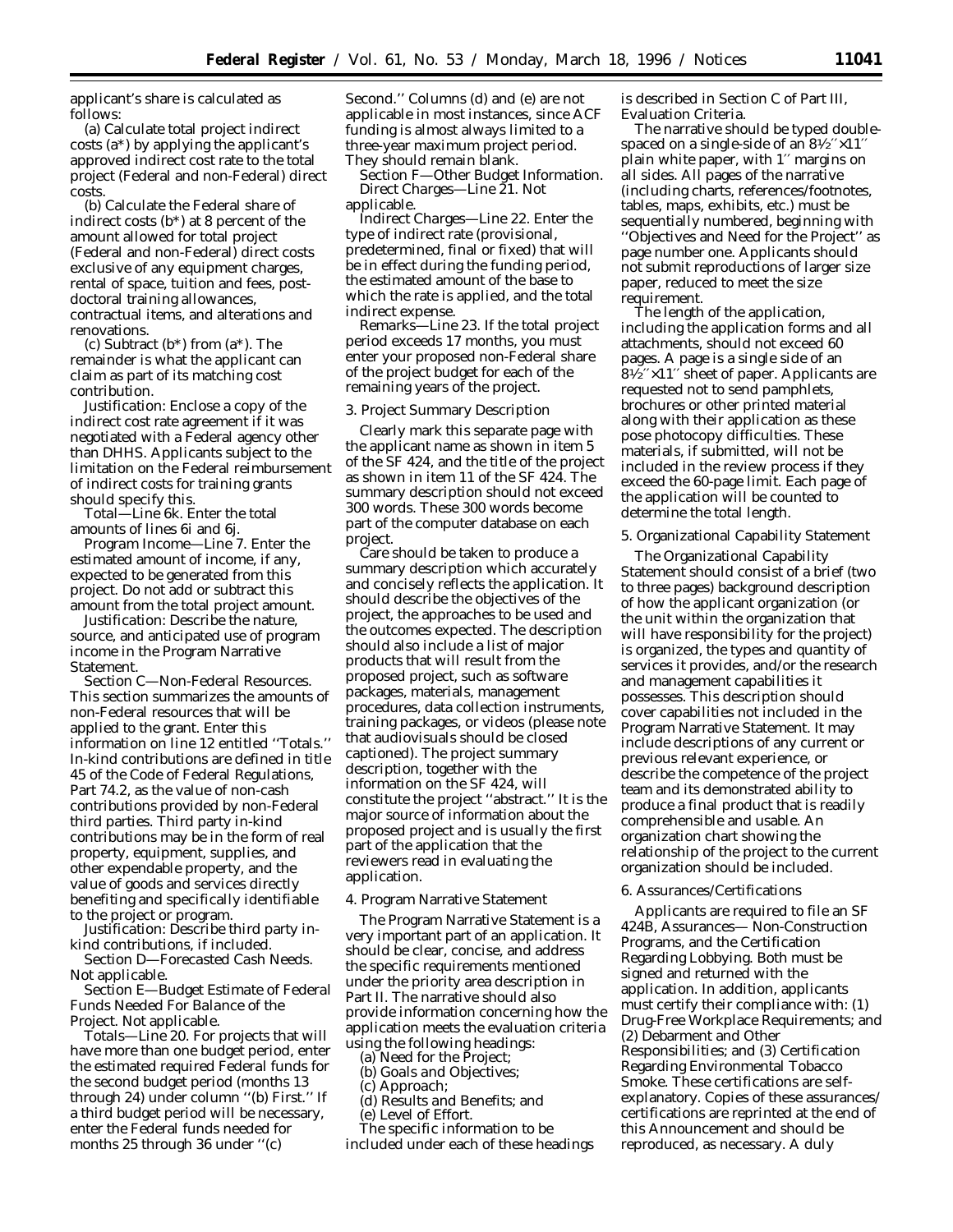authorized representative of the applicant organization must certify that the applicant is in compliance with these assurances/certifications. A signature on the SF 424 indicates compliance with the Drug Free Workplace Requirements, and Debarment and Other Responsibilities, and Environmental Tobacco Smoke certifications.

# *E. Checklist for a Complete Application*

- The checklist below is for your use to ensure that your application package has been properly prepared.
- One original, signed and dated application, plus two copies. Applications for different priority areas are packaged separately;
- Application is from an organization which is eligible under the eligibility requirements defined in the priority area description (screening requirement);
- Application length does not exceed 60 pages, unless otherwise specified in the priority area description.
- A complete application consists of the following items in this order:
- Application for Federal Assistance (SF 424, REV 4–88);
- A completed SPOC certification with the date of SPOC contact entered in line 16, page 1 of the SF 424 if applicable.
- Budget Information—Non-
- Construction Programs (SF 424A, REV 4–88);
- Budget justification for Section B-Budget Categories;

Table of Contents;

- Letter from the Internal Revenue Service to prove non-profit status, if necessary;
- Copy of the applicant's approved indirect cost rate agreement, if appropriate;
- Project summary description and listing of key words;
- Program Narrative Statement (See Part III, Section C);
- Organizational capability statement, including an organization chart;
- Any appendices/attachments;

Assurances—Non-Construction Programs (Standard Form 424B, REV 4–88);

**Certification Regarding Lobbying;** and

# *F. The Application Package*

Each application package must include an original and two copies of the complete application. Each copy should be stapled securely (front and back if necessary) in the upper lefthand corner. All pages of the narrative (including charts, tables, maps, exhibits, etc.) must be sequentially numbered, beginning with page one. In order to facilitate handling, please do not use covers, binders or tabs. Do not include extraneous materials as attachments, such as agency promotion brochures, slides, tapes, film clips, minutes of meetings, survey instruments or articles of incorporation.

Applicants should include a selfaddressed, stamped acknowledgment card. All applicants will be notified automatically about the receipt of their application. If acknowledgment of receipt of your application is not received within eight weeks after the deadline date, please notify ACF by telephone at (202) 401–5529.

# *G. Post-Award Information and Reporting Requirements*

Following approval of the applications selected for funding, notice of project approval and authority to draw down project funds will be made in writing. The official award document is the Financial Assistance Award which provides the amount of Federal funds approved for use in the project, the project and budget periods for which support is provided, the terms and conditions of the award, the total project period for which support is contemplated, and the total required financial grantee participation.

General Conditions and Special Conditions (where the latter are warranted) which will be applicable to grants, grantees will be subject to the provisions of 45 CFR Part 74.

Grantees will be required to submit quarterly progress and financial reports (SF 269) throughout the project period, as well as a final progress and financial report within 90 days of the termination of the project.

Grantees are subject to the audit requirements in 45 CFR Parts 74 and OMB Circular A–133. If an applicant does not request indirect costs, it should anticipate in its budget request the cost of having an audit performed at the end of the grant period.

Section 319 of Public Law 101–121, signed into law on October 23, 1989, imposes prohibitions and requirements for disclosure and certification related to lobbying on recipients of Federal contracts, grants, cooperative agreements, and loans. It provides exemptions for Indian tribes and tribal organizations. Current and prospective recipients (and their subtier contractors and/or grantees) are prohibited from using Federal funds, other than profits from a Federal contract, for lobbying Congress or any Federal agency in connection with the award of a contract, grant, cooperative agreement or loan. In addition, for each award action in excess of \$100,000 (or \$150,000 for loans) the law requires recipients and their subtier contractors and/or subgrantees (1) to certify that they have neither used nor will use any appropriated funds for payment to lobbyists; (2) to disclose the name, address, payment details, and purpose of any agreements with lobbyists whom recipients or their subtier contractors or subgrantees will pay with profits or *nonappropriated* funds on or after December 22, 1989 and (3) to file quarterly up-dates about the use of lobbyists if material changes occur in their use. The law establishes civil penalties for noncompliance.

(Catalog of Federal Domestic Assistance program number, 93.671, Family Violence Prevention and Services)

Dated: March 7, 1996.

**Donald Sykes,**

*Director, Office of Community Services.*

**BILLING CODE 4184–01–P**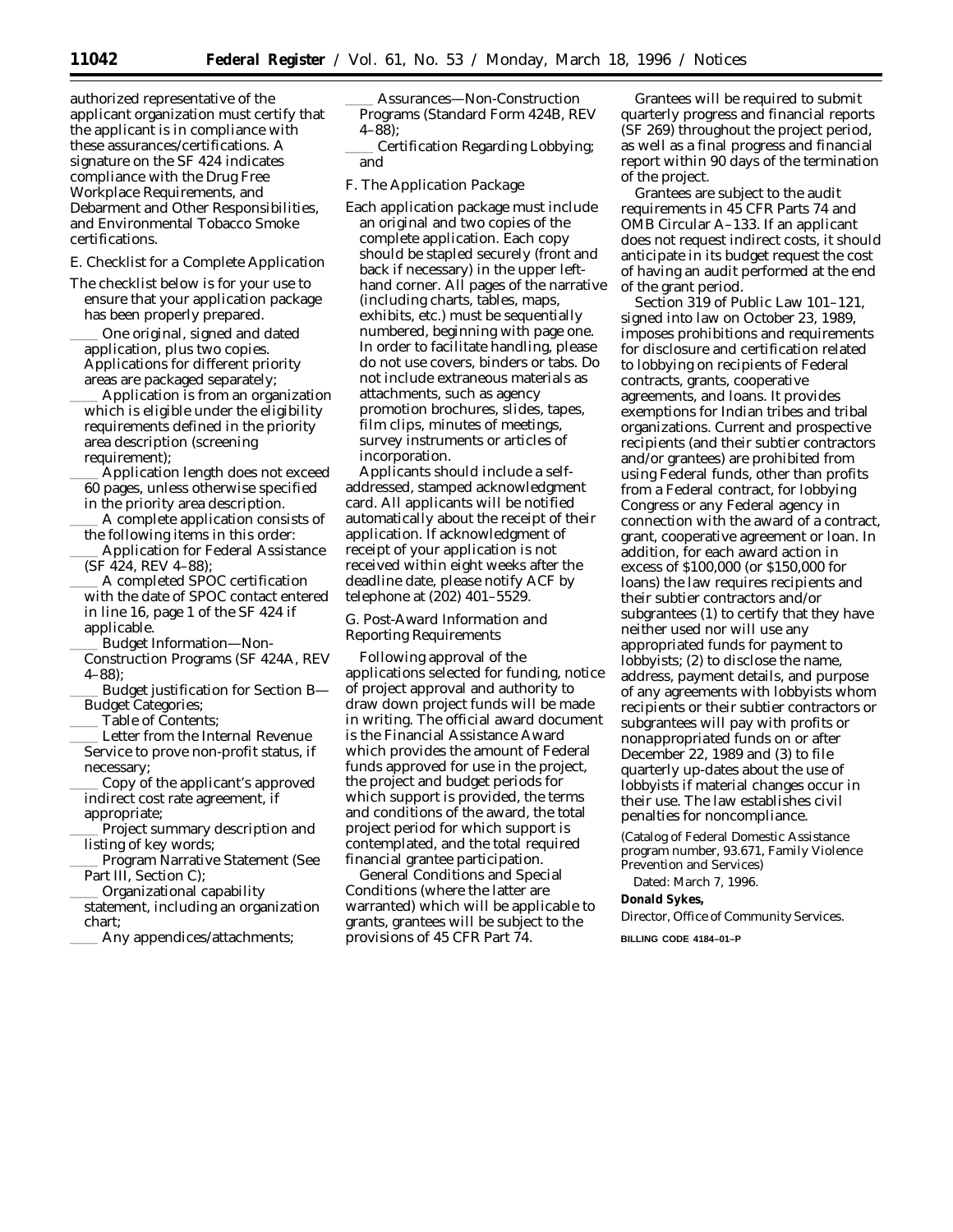|                                                                                                                                                                                                                                                                                       |                                    |                                                                  |                                                                     | OMB Approval No. 0348-0043                                                                                           |  |
|---------------------------------------------------------------------------------------------------------------------------------------------------------------------------------------------------------------------------------------------------------------------------------------|------------------------------------|------------------------------------------------------------------|---------------------------------------------------------------------|----------------------------------------------------------------------------------------------------------------------|--|
| <b>APPLICATION FOR</b><br>FEDERAL ASSISTANCE                                                                                                                                                                                                                                          |                                    | 2. DATE SUBMITTED                                                |                                                                     | Applicant Identifier                                                                                                 |  |
| 1. TYPE OF SUBMISSION:<br><b>Application</b><br>□ Construction                                                                                                                                                                                                                        | Preapplication<br>□ Construction   | 3. DATE RECEIVED BY STATE                                        |                                                                     | <b>State Application Identifier</b>                                                                                  |  |
|                                                                                                                                                                                                                                                                                       |                                    | 4. DATE RECEIVED BY FEDERAL AGENCY                               |                                                                     | Federal Identifier                                                                                                   |  |
| Non-Construction<br>5. APPLICANT INFORMATION                                                                                                                                                                                                                                          | Non-Construction                   |                                                                  |                                                                     |                                                                                                                      |  |
| Legal Name:                                                                                                                                                                                                                                                                           |                                    |                                                                  | Organizational Unit:                                                |                                                                                                                      |  |
| Address (give city, county, state, and zip code):                                                                                                                                                                                                                                     |                                    |                                                                  | this application (give area code)                                   | Name and telephone number of the person to be contacted on matters involving                                         |  |
| 6. EMPLOYER IDENTIFICATION NUMBER (EIN):                                                                                                                                                                                                                                              |                                    |                                                                  | A. State                                                            | 7. TYPE OF APPLICANT: (enter appropriate letter in box)<br>H. Independent School Dist.                               |  |
| 8. TYPE OF APPLICATION:                                                                                                                                                                                                                                                               |                                    |                                                                  | <b>B.</b> County<br>C. Municipal<br>D. Township                     | I. State Controlled Institution of Higher Learning<br>J. Private University<br>K. Indian Tribe                       |  |
| $\Box$ New<br>Continuation<br>П<br><b>Revision</b><br>If Revision, enter appropriate letter(s) in box(es):                                                                                                                                                                            |                                    | E. Interstate<br>F. Intermunicipal<br><b>G. Special District</b> | L. Individual<br>M Profit Organization<br>N. Other (Specify): _____ |                                                                                                                      |  |
| A. Increase Award<br><b>B. Decrease Award</b><br>C. Increase Duration                                                                                                                                                                                                                 |                                    |                                                                  |                                                                     |                                                                                                                      |  |
| D. Decrease Duration  Other (specify):<br>9. NAME OF FEDERAL AGENCY:                                                                                                                                                                                                                  |                                    |                                                                  |                                                                     |                                                                                                                      |  |
| 18. CATALOG OF FEDERAL DOMESTIC<br>11. DESCRIPTIVE TITLE OF APPLICANT'S PROJECT:<br><b>ASSISTANCE NUMBER:</b><br>TITLE:<br>12. AREAS AFFECTED BY PROJECT (cities, counties, states, etc.):                                                                                            |                                    |                                                                  |                                                                     |                                                                                                                      |  |
| 13. PROPOSED PROJECT:                                                                                                                                                                                                                                                                 |                                    | 14. CONGRESSIONAL DISTRICTS OF:                                  |                                                                     |                                                                                                                      |  |
| <b>Start Date</b>                                                                                                                                                                                                                                                                     | <b>Ending Date</b><br>a. Applicant |                                                                  |                                                                     | b. Project                                                                                                           |  |
| <b>15. ESTIMATED FUNDING:</b>                                                                                                                                                                                                                                                         |                                    |                                                                  |                                                                     | 16. IS APPLICATION SUBJECT TO REVIEW BY STATE EXECUTIVE ORDER 12372 PROCESS?                                         |  |
| a. Federal<br>\$                                                                                                                                                                                                                                                                      |                                    | a.<br>.00                                                        |                                                                     | YES. THIS PREAPPLICATION/APPLICATION WAS MADE AVAILABLE TO THE<br>STATE EXECUTIVE ORDER 12372 PROCESS FOR REVIEW ON: |  |
| \$<br><b>b.</b> Applicant                                                                                                                                                                                                                                                             |                                    | .00                                                              | <b>DATE Example</b>                                                 |                                                                                                                      |  |
| \$<br>c. State                                                                                                                                                                                                                                                                        |                                    | .00<br>NO.<br>ь                                                  | PROGRAM IS NOT COVERED BY E.O. 12372                                |                                                                                                                      |  |
| \$<br>d. Local                                                                                                                                                                                                                                                                        |                                    | .00                                                              | OR PROGRAM HAS NOT BEEN SELECTED BY STATE FOR REVIEW                |                                                                                                                      |  |
| e Other<br>\$                                                                                                                                                                                                                                                                         |                                    | .00                                                              |                                                                     |                                                                                                                      |  |
| \$<br>f Program Income                                                                                                                                                                                                                                                                |                                    | .00<br>$\blacksquare$<br>Yes                                     | If "Yes," attach an explanation.                                    | 17. IS THE APPLICANT DELINQUENT ON ANY FEDERAL DEBT?<br>No                                                           |  |
| 0 TOTAL<br>\$                                                                                                                                                                                                                                                                         |                                    | .00                                                              |                                                                     |                                                                                                                      |  |
| 18. TO THE BEST OF MY KNOWLEDGE AND BELIEF, ALL DATA IN THIS APPLICATION/PREAPPLICATION ARE TRUE AND CORRECT, THE DOCUMENT HAS BEEN OULY<br>AUTHORIZED BY THE GOVERNING BODY OF THE APPLICANT AND THE APPLICANT WILL COMPLY WITH THE ATTACHED ASSURANCES IF THE ASSISTANCE IS AWARDED |                                    |                                                                  |                                                                     |                                                                                                                      |  |
| a. Typed Name of Authorized Representative                                                                                                                                                                                                                                            |                                    |                                                                  | b. Title                                                            | c Telephone number                                                                                                   |  |
| d. Signature of Authorized Representative                                                                                                                                                                                                                                             |                                    |                                                                  |                                                                     | e. Date Signed                                                                                                       |  |
| Previous Editions Not Usable                                                                                                                                                                                                                                                          |                                    |                                                                  |                                                                     | Standard Form 424 (REV 4-88)<br>Prescribed by OMB Circular A-102                                                     |  |

**Authorized for Local Reproduction**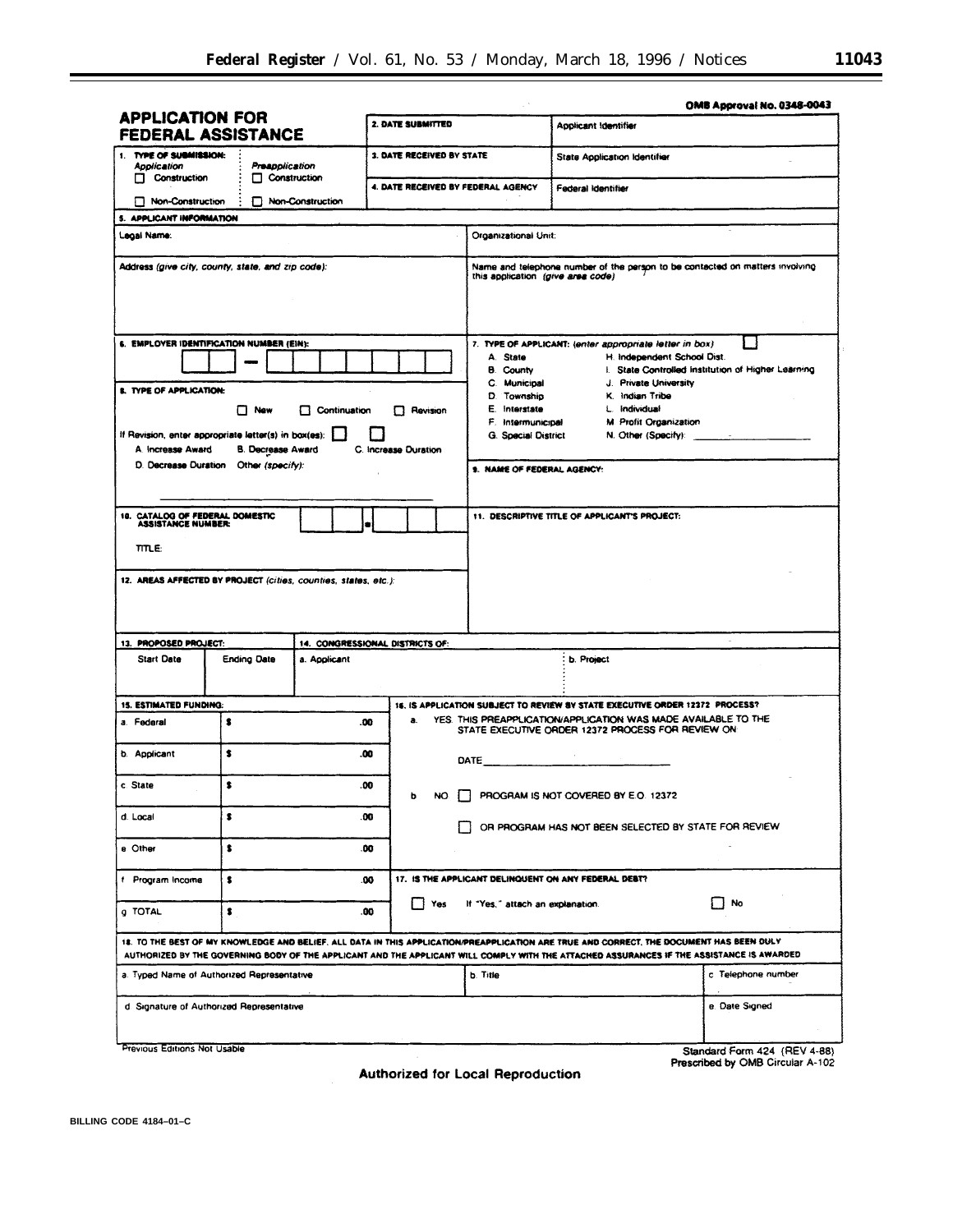#### **Instructions for the SF–424**

This is a standard form used by applicants as a required facesheet for preapplications and applications submitted for Federal assistance. It will be used by Federal agencies to obtain applicant certification that States which have established a review and comment procedure in response to Executive order 12372 and have selected the program to be included in their process, have been given an opportunity to review the applicant's submission.

#### *Item and Entry*

1. Self-explanatory.

2. Date application submitted to Federal agency (or State if applicable) & applicant's control number (if applicable).

3. State use only (if applicable).

4. If this application is to continue or revise an existing award, enter present Federal identifier number. If for a new project, leave blank.

5. Legal name of applicant, name of primary organizational unit which will undertake the assistance activity, complete address of the applicant, and name and telephone number of the person to contact on matters related to this application.

6. Enter Employer Identification Number (EIN) as assigned by the Internal Revenue Service.

7. Enter the appropriate letter in the space provided.

8. Check appropriate box and enter appropriate letter(s) in the space(s) provided:

- —''New'' means a new assistance award. —''Continuation'' means an extension for an additional funding/budget period for a project with a projected completion date.
- —''Revision'' means any change in the Federal Government's financial obligation or contingent liability for an existing obligation.

9. Name of Federal agency from which assistance is being requested with this application.

10. Use the Catalog of Federal Domestic Assistance number and title of the program under which assistance is requested.

11. Enter a brief descriptive title of the project if more than one program is involved, you should append an explanatin of a separate sheet. If appropriate (e.g., construction or real property projects), attach a map showing project location. For preapplications, use a separate sheet to provide a summary description of this project.

12. List only the largest political entities affected (e.g., State, counties, cities). 13. Self-explanatory.

14. List the applicant's Congressional District and any District(s) affected by the program or project.

15. Amount requested or to be contributed during the first funding/budget period by

each contributor. Value of in-kind contributions should be included on appropriate lines as applicable. If the action will result in a dollar change to an existing award, indicate only the amount of the change. For decreases, enclose the amounts in parentheses. If both basic and supplemental amounts are included, show breakdown on an attached sheet. For multiple program funding, use totals and show breakdown using same categories as item 15.

16. Applicants should contact the State Single Point of Contact (SPOC) for Federal Executive Order 12372 to determine whether the application is subject to the State intergovernmental review process.

17. This question applies to the applicant organization, not the person who signs as the authorized representative. Categories of debt include delinquent audit disallowances, loans and taxes.

18. To be signed by the authorized representative of the applicant. A copy of the governing body's authorization for you to sign this application as official representative must be on file in the applicant's office. (Certain Federal agencies may require that this authorization be submitted as part of the application.)

**BILLING CODE 4184–01–M**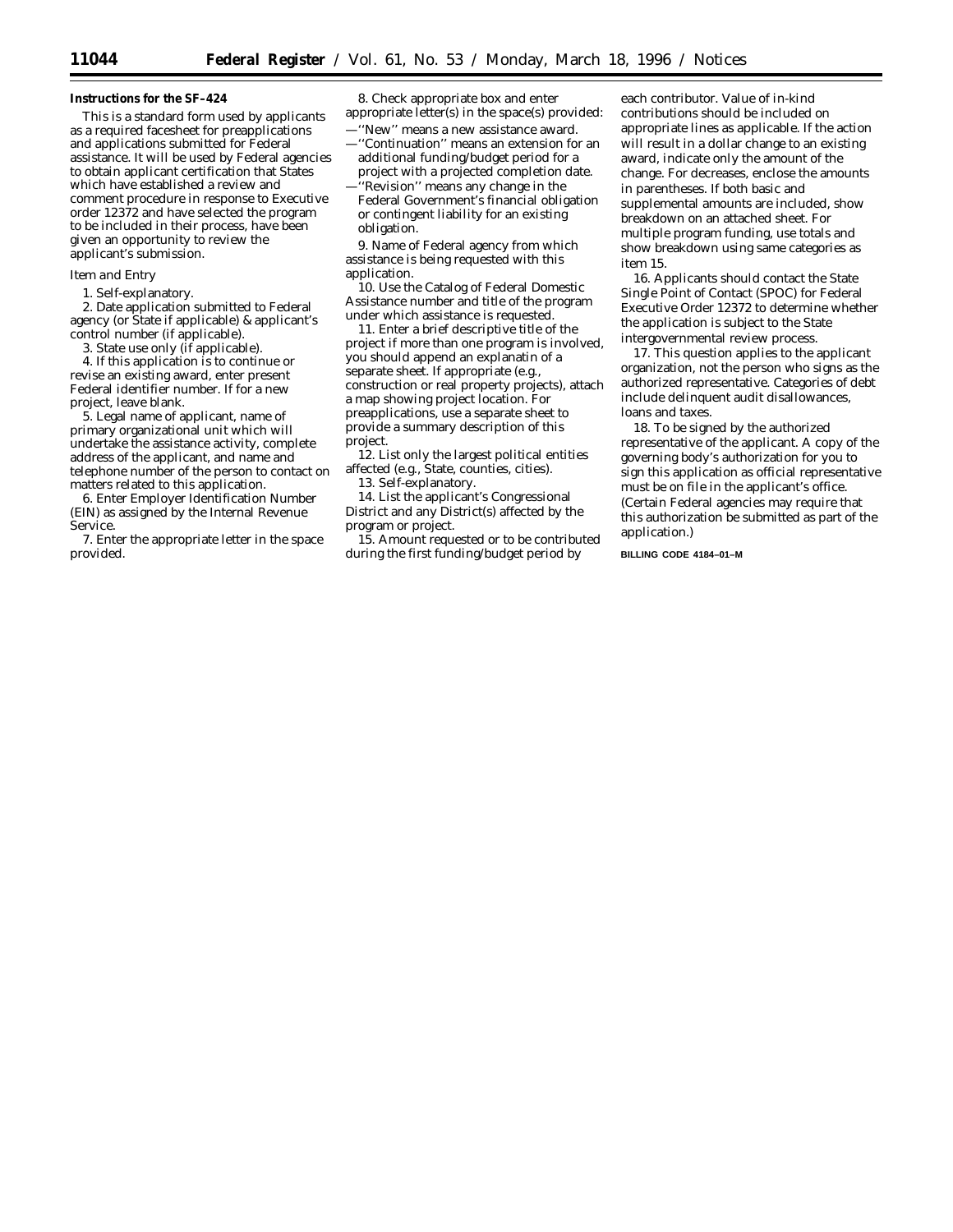| $\mathbf{\widehat{c}}$<br>÷<br>w<br>m<br>Federal<br>(c)<br>디<br>Ÿ,<br>ø,<br>$\bullet$<br>w<br>Catalog of Federal<br>Domestic Assistance<br>Number<br>Total Direct Charges (sum of 6a - 6h)<br>ê<br>TOTALS (sum of 6i and 6j)<br><b>Object Class Categories</b><br>Indirect Charges<br>Fringe Benefits<br>Construction<br>Contractual<br>Equipment<br>Grant Program<br>Personnel<br>Function<br>or Activity<br>(a)<br>Supplies<br>Travel<br>Other<br><b>TOTALS</b><br>á<br>ż<br>ó<br>á<br>ė<br>ف<br>÷.<br>Ý<br>ъ,<br>∸<br>ä,<br>÷<br>$\vec{\mathbf{N}}$<br>m<br>¥ń. | SECTION A - BUDGET SUMMARY          |                                      |                        |               |
|--------------------------------------------------------------------------------------------------------------------------------------------------------------------------------------------------------------------------------------------------------------------------------------------------------------------------------------------------------------------------------------------------------------------------------------------------------------------------------------------------------------------------------------------------------------------|-------------------------------------|--------------------------------------|------------------------|---------------|
|                                                                                                                                                                                                                                                                                                                                                                                                                                                                                                                                                                    | Estimated Unobligated Funds         |                                      | New or Revised Budget  |               |
|                                                                                                                                                                                                                                                                                                                                                                                                                                                                                                                                                                    | Non-Federal<br>(d)                  | Federal<br>(e)                       | Non-Federal<br>(f)     | $\frac{1}{9}$ |
|                                                                                                                                                                                                                                                                                                                                                                                                                                                                                                                                                                    |                                     | $\bullet$                            | w                      | ٠             |
|                                                                                                                                                                                                                                                                                                                                                                                                                                                                                                                                                                    |                                     |                                      |                        |               |
|                                                                                                                                                                                                                                                                                                                                                                                                                                                                                                                                                                    |                                     |                                      |                        |               |
|                                                                                                                                                                                                                                                                                                                                                                                                                                                                                                                                                                    |                                     |                                      |                        |               |
|                                                                                                                                                                                                                                                                                                                                                                                                                                                                                                                                                                    |                                     | ÷                                    | w                      | w             |
|                                                                                                                                                                                                                                                                                                                                                                                                                                                                                                                                                                    | <b>SECTION B-BUDGET CATEGORIES</b>  |                                      |                        |               |
|                                                                                                                                                                                                                                                                                                                                                                                                                                                                                                                                                                    | GRANT PROGRAM, FUNCTION OR ACTIVITY | $\left  \widehat{\mathbf{c}}\right $ | $\widehat{\mathbf{E}}$ | Total<br>15)  |
|                                                                                                                                                                                                                                                                                                                                                                                                                                                                                                                                                                    |                                     | w                                    | Ÿ,                     | w             |
|                                                                                                                                                                                                                                                                                                                                                                                                                                                                                                                                                                    |                                     |                                      |                        |               |
|                                                                                                                                                                                                                                                                                                                                                                                                                                                                                                                                                                    |                                     |                                      |                        |               |
|                                                                                                                                                                                                                                                                                                                                                                                                                                                                                                                                                                    |                                     |                                      |                        |               |
|                                                                                                                                                                                                                                                                                                                                                                                                                                                                                                                                                                    |                                     |                                      |                        |               |
|                                                                                                                                                                                                                                                                                                                                                                                                                                                                                                                                                                    |                                     |                                      |                        |               |
|                                                                                                                                                                                                                                                                                                                                                                                                                                                                                                                                                                    |                                     |                                      |                        |               |
|                                                                                                                                                                                                                                                                                                                                                                                                                                                                                                                                                                    |                                     |                                      |                        |               |
|                                                                                                                                                                                                                                                                                                                                                                                                                                                                                                                                                                    |                                     |                                      |                        |               |
|                                                                                                                                                                                                                                                                                                                                                                                                                                                                                                                                                                    |                                     |                                      |                        |               |
|                                                                                                                                                                                                                                                                                                                                                                                                                                                                                                                                                                    | u                                   | w                                    | w                      | w             |
| $\bullet$<br>w<br>Program Income                                                                                                                                                                                                                                                                                                                                                                                                                                                                                                                                   |                                     | w                                    | w                      | n             |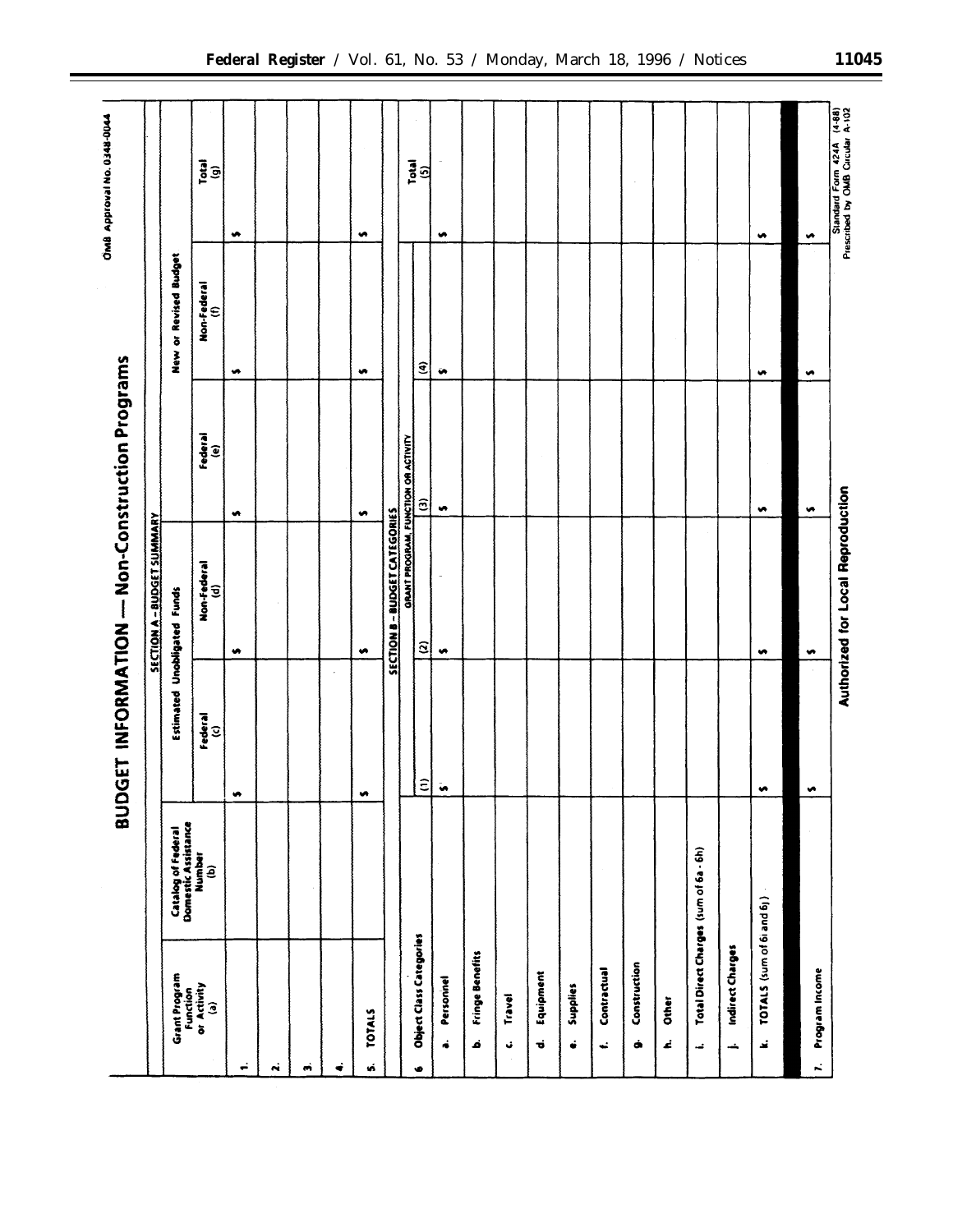|                                    |                                                                    | SECTION C - NON-FEDERAL RESOURCES                                               |              |                                       |                                                           |
|------------------------------------|--------------------------------------------------------------------|---------------------------------------------------------------------------------|--------------|---------------------------------------|-----------------------------------------------------------|
| (a) Grant Program                  |                                                                    | <b>(b) Applicant</b>                                                            | <b>State</b> | (d) Other Sources                     | (a) TOTALS                                                |
| ø                                  |                                                                    | $\bullet$                                                                       | w            | w                                     | w                                                         |
| $\dot{\bullet}$                    |                                                                    |                                                                                 |              |                                       |                                                           |
| $\dot{a}$                          |                                                                    |                                                                                 |              |                                       |                                                           |
| $\ddot{ }$                         |                                                                    |                                                                                 |              |                                       |                                                           |
| 12. TOTALS (sum of lines 8 and 11) |                                                                    | w                                                                               | ÷            | w                                     | w                                                         |
|                                    |                                                                    | SECTION D-FORECASTED CASH NEEDS                                                 |              |                                       |                                                           |
| 13. Federal                        | Total for 1st Year                                                 | <b>Ist Quarter</b>                                                              | 2nd Quarter  | <b>3rd Quarter</b>                    | 4th Quarter                                               |
|                                    | ₩                                                                  | ÷                                                                               | w            | w                                     | w                                                         |
| 14. NonFederal                     |                                                                    |                                                                                 |              |                                       |                                                           |
| 15. TOTAL (sum of lines 13 and 14) | w                                                                  | w                                                                               | u,           | w                                     | w                                                         |
| SECTION E-BI                       | UDGET ESTIMATES OF FEDERAL FUNDS NEEDED FOR BALANCE OF THE PROJECT |                                                                                 |              |                                       |                                                           |
| (a) Grant Program                  |                                                                    |                                                                                 |              | <b>FUTURE FUNDING PERIODS (Years)</b> |                                                           |
|                                    |                                                                    | (b) First                                                                       | $(c)$ Second | (d) Third                             | (e) Fourth                                                |
| $\ddot{\bullet}$                   |                                                                    | ÷                                                                               | ÷            | $\bullet$                             | w,                                                        |
| $\mathbf{r}$                       |                                                                    |                                                                                 |              |                                       |                                                           |
| $\ddot{\mathbf{e}}$                |                                                                    |                                                                                 |              |                                       |                                                           |
| g                                  |                                                                    |                                                                                 |              |                                       |                                                           |
| TOTALS (sum of lines 16-19)<br>2ó  |                                                                    | <b>M</b>                                                                        | u,           | u                                     | w                                                         |
|                                    |                                                                    | SECTION F - OTHER BUDGET INFORMATION<br>(Attach additional Sheets if Necessary) |              |                                       |                                                           |
| 21. Direct Charges:                |                                                                    | 22. Indirect Charges:                                                           |              |                                       |                                                           |
| Remarks<br>$\ddot{a}$              |                                                                    |                                                                                 |              |                                       |                                                           |
|                                    |                                                                    | Authorized for Local Reproduction                                               |              |                                       | SF 424A (4-88) Page 2<br>Prescribed by OMB Circular A-102 |

÷.

۳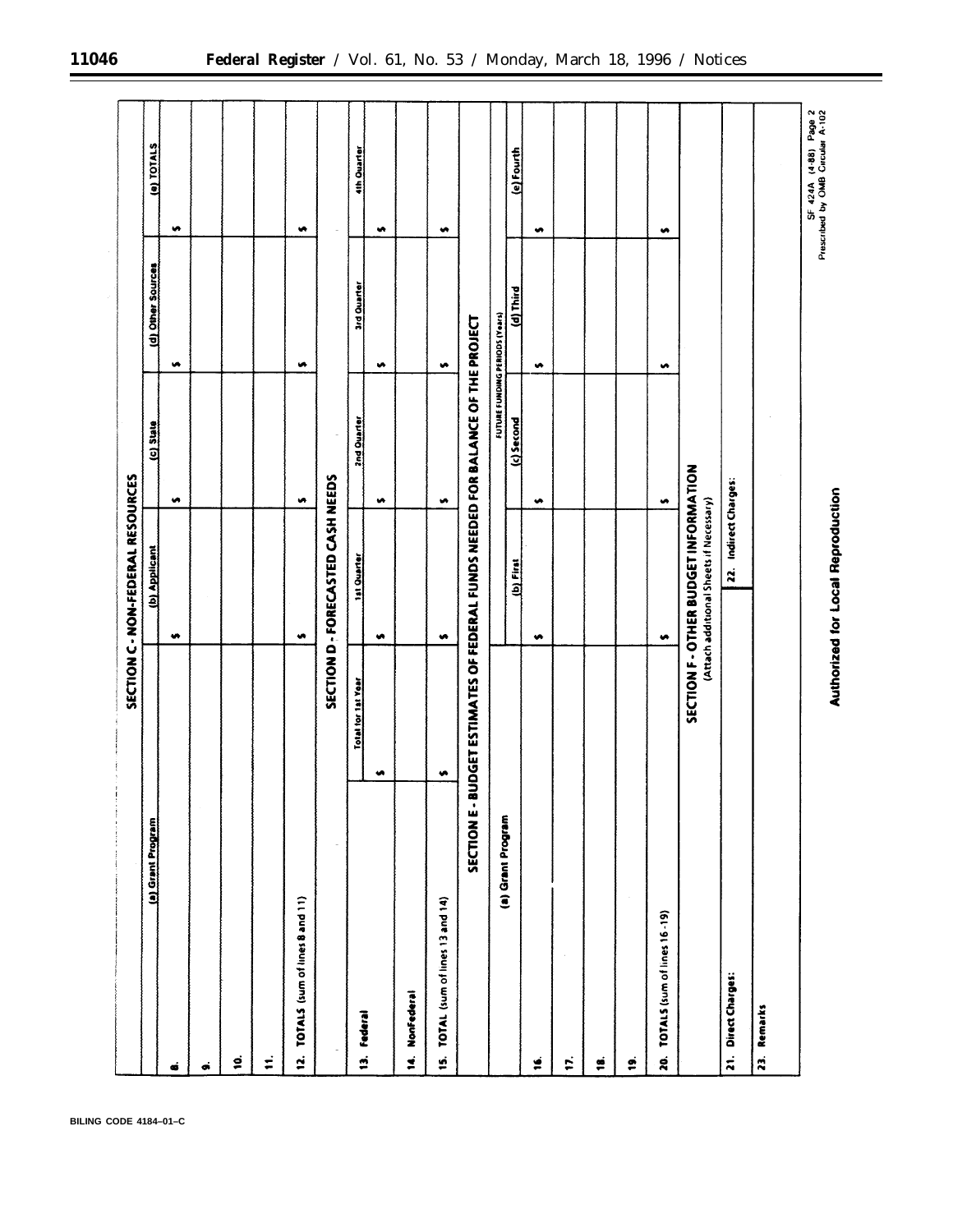#### **Instructions for the SF–424A**

#### *General Instructions*

This form is designed so that application can be made for funds from one or more grant programs. In preparing the budget, adhere to any existing Federal grantor agency guidelines which prescribe how and whether budgeted amounts should be separately shown for different functions or activities within the program. For some programs, grantor agencies may require budgets to be separately shown by functions or activity. For other programs, grantor agencies may require a breakdown by function or activity. Sections A, B, C, and D should include budget estimates for the whole project except when applying for assistance which requires Federal authorization in annual or other funding period increments. In the latter case, Sections A, B, C, and D should provide the budget for the first budget period (usually a year) and Section E should present the need for Federal assistance in the subsequent budget periods. All applications should contain a breakdown by the object class categories shown in Lines a–k of Section B.

#### *Section A. Budget Summary*

#### Lines 1–4, Columns (a) and (b)

For applications pertaining to a single Federal grant program (Federal Domestic Assistance Catalog number) and not requiring a functional or activity breakdown, enter on Line 1 under Column (a) the catalog program title and the catalog number in Column (b).

For applications pertaining to a single program requiring budget amounts by multiple functions or activities, enter the name of each activity or function on each line in Column (a), and enter the catalog number in Column (b). For applications pertaining to multiple programs where none of the programs require a breakdown by functions or activity, enter the catalog program title on each line in Column (a) and the respective catalog number on each line in Column (b).

For applications pertaining to multiple programs where one or more programs require a breakdown by function or activity, prepare a separate sheet for each program requiring the breakdown. Additional sheets should be used when one form does not provide adequate space for all breakdown of data required. However, when more than one sheet is used, the first page should provide the summary totals by programs.

# Lines 1–4, Columns (c) Through (g.)

For new applications, leave Columns (c) and (d) blank. For each line entry in Columns (a) and (b), enter in Columns (e), (f), and (g) the appropriate amounts of funds needed to support the project for the first funding period (usually a year).

For continuing grant program applications, submit these forms before the end of each funding period as required by the grantor agency. Enter in Columns (c) and (d) the estimated amounts of funds which will remain unobligated at the end of the grant funding period only if the Federal grantor agency instructions provide for this. Otherwise, leave these columns blank. Enter in columns (e) and (f) the amounts of funds

needed for the upcoming period. The amount(s) in Column (g) should be the sum of amounts in Columns (e) and (f).

For supplemental grants and changes to existing grants, do not use Columns (c) and (d). Enter in Column (e) the amount of the increase or decrease of Federal funds and enter in Column (f) the amount of the increase or decrease of non-Federal funds. In Column (g) enter the new total budgeted amount (Federal and non-Federal) which includes the total previous authorization budgeted amounts plus or minus, as appropriate, the amounts shown in Columns (e) and (f). The amount(s) in Column (g) should not equal the sum of amounts in Columns (e) and (f).

Line 5—Show the totals for all columns used.

#### *Section B. Budget Categories*

In the column headings (1) through (4), enter the titles of the same programs, functions, and activities shown on Lines 1–4, Column (a), Section A. When additional sheets are prepared for Section A, provide similar column headings on each sheet. For each program, function or activity, fill in the total requirements for funds (both Federal and non-Federal) by object class categories.

Lines 6a–i—Show the totals of Lines 6a to 6h in each column.

Line 6j—Show the amount of indirect cost.

Line 6k—Enter the total of amounts on Lines 6i and 6j. For all applications for new grants and continuation grants the total amount in column (5), Line 6k, should be the total amount shown in Section A, Column (g), Line 5. For supplemental grants and charges to grants, the total amount of the increase or decrease as shown in Columns (1)– (4), Line 6k should be the same as the sum of the amounts in Section A, Columns (e) and (f) on Line 5.

Line 7—Enter the estimated amount of income, if any, expected to be generated from this project. Do not add or subtract this amount from the total project amount. Show under the program narrative statement the nature and source of income. The estimated amount of program income may be considered by the federal grantor agency in determining the total amount of the grant.

#### *Section C. Non-Federal-Resources*

Line 8–11—Enter amounts of non-Federal resources that will be used on the grant. If in-kind contributions are included, provide a brief explanation on a separate sheet.

Column (a)—Enter the program titles identical to column (a), Section A. A breakdown by function or activity is not necessary.

Column (b)—Enter the contribution to be made by the applicant.

Column (c)—Enter the amount of the State's cash and in-kind contribution if the applicant is not a State or State agency. Applicants which are a State or State agencies should leave this column blank.

Column (d)—Enter the amount of cash and in-kind contributions to be made from all other sources.

Column (e)—Enter totals of columns (b), (c), and (d).

Line 12—Enter the total for each of Columns (b)–(e). The amount in column (e) should be equal to the amount on Line 5, Column (f), Section A.

# *Section D. Forecasted Cash Needs*

Line 13—Enter the amount of cash needed by quarter from the grantor agency during the first year.

Line 14—Enter the amount of cash from all other sources needed by quarter during the first year.

Line 15—Enter the totals of amounts on Lines 13 and 14.

# *Section E. Budget Estimates of Federal funds Needed for Balance of the Project*

Line 16–19—Enter in column (a) the same grant program titles shown in column (a), Section A. A breakdown by function or activity is not necessary. For new applications and continuation grant applications, enter in the proper columns amounts of Federal funds which will be needed to complete the program or project over the succeeding funding periods (usually in years). This section need not be completed for revisions (amendments, changes, or supplements) to funds for the current year of existing grants.

If more than four lines are needed to list the program titles, submit additional schedules as necessary.

Line 20—Enter the total for each of the Column (b)–(e). When additional schedules are prepared for this Section, annotate accordingly and show the overall totals on this line.

#### *Section F. Other Budget Information*

Line 21—Use this space to explain amounts for individual direct object-class cost categories that may appear to be out of the ordinary or to explain the details as required by the federal grantor agency.

Line 22—Enter the type of indirect rate (provisional, predetermined, final or fixed) that will be in effect during the funding period, the estimated amount of the base to which the rate is applied, and the total indirect expense.

Line 23—Provide any other explanations or comments deemed necessary.

#### **Assurances—Non-Construction Programs**

**Note:** Certain of these assurances may not be applicable to your project or program. If you have questions, please contact the awarding agency. Further, certain Federal awarding agencies may require applicants to certify to additional assurances. If such is the case, you will be notified.

As the duly authorized representative of the applicant I certify that the applicant:

1. Has the legal authority to apply for Federal assistance, and the institutional, managerial and financial capability (including funds sufficient to pay the non-Federal share of project costs) to ensure proper planning, management and completion of the project described in this application.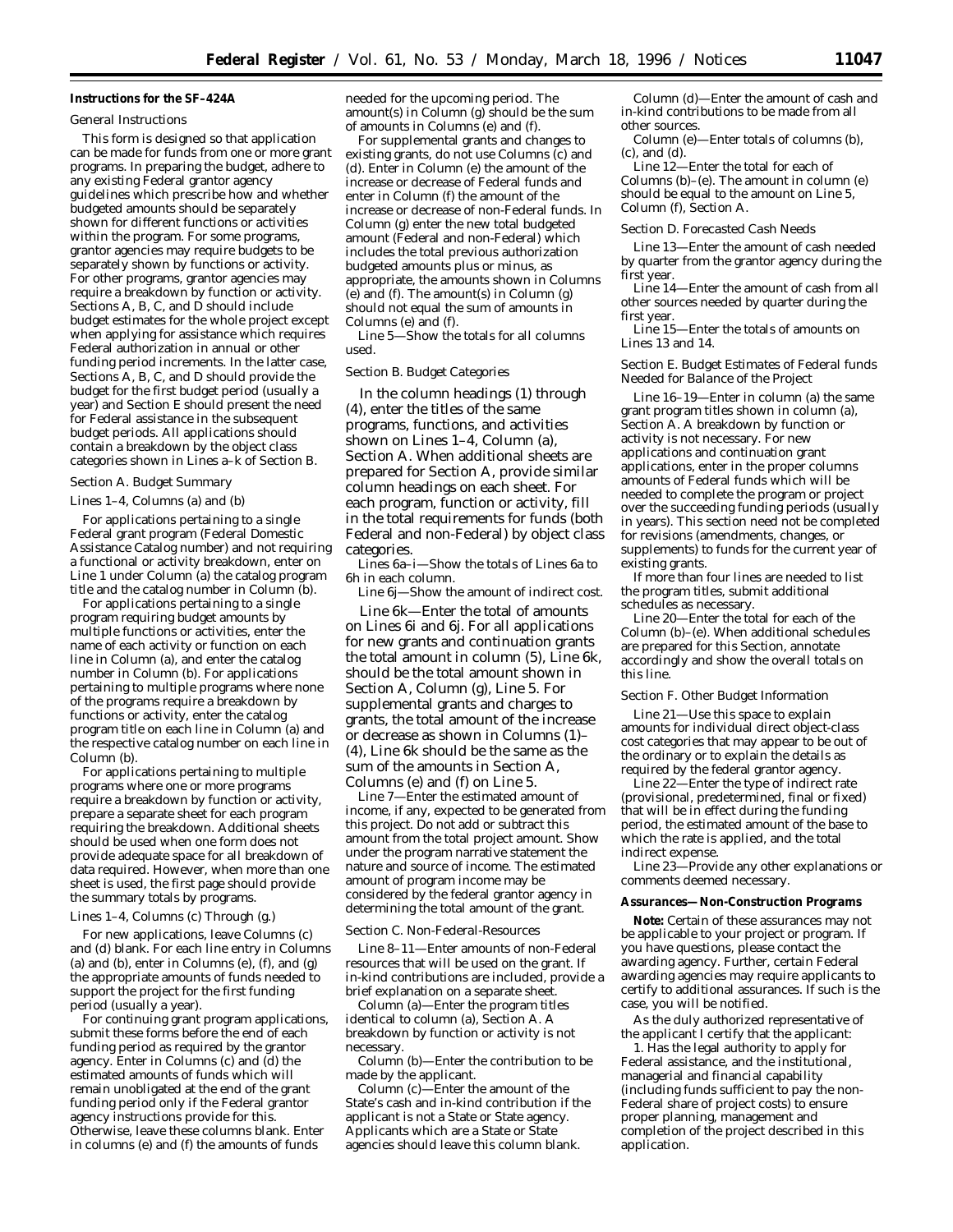2. Will give the awarding agency, the Comptroller General of the United States, and if appropriate, the State, through any authorized representative, access to and the right to examine all records, books, papers, or documents related to the award; and will establish a proper accounting system in accordance with generally accepted accounting standards or agency directives.

3. Will establish safeguards to prohibit employees from using their positions for a purpose that constitutes or presents the appearance of personal or organizational conflict of interest, or personal gain.

4. Will initiate and complete the work within the applicable time frame after receipt of approval of the awarding agency.

5. Will comply with the Intergovernmental Personnel Act of 1970 (42 U.S.C. 4728–4763) relating to prescribed standards for merit systems for programs funded under one of the nineteen statutes or regulations specified in Appendix A of OPM's Standards for a Merit System of Personnel Administration (5 C.F.R. 900, Subpart F).

6. Will comply with all Federal statutes relating to nondiscrimination. These include but are not limited to: (a) Title VI of the Civil Rights Act of 1964 (P.L. 88–352) which prohibits discrimination on the basis of race, color or national origin; (b) Title IX of the Education Amendments of 1972, as amended (20 U.S.C. 1681–1683, and 1685–1686), which prohibits discrimination on the basis of sex; (c) Section 504 of the Rehabilitation Act of 1973, as amended (29 U.S.C. 794), which prohibits discrimination on the basis of handicaps; (d) the Age Discrimination Act of 1975, as amended (42 U.S.C. 6101–6107), which prohibits discrimination on the basis of age; (e) the Drug Abuse Office and Treatment Act of 1972 (P.L. 92–255), as amended, relating to nondiscrimination on the basis of drug abuse; (f) the Comprehensive Alcohol Abuse and Alcoholism Prevention, Treatment and Rehabilitation Act of 1970 (P.L. 91–616), as amended, relating to nondiscrimination on the basis of alcohol abuse or alcoholism; (g) §§ 523 and 527 of the Public Health Service Act of 1912 (42 U.S.C. 290 dd–3 and 290 ee– 3), as amended, relating to confidentiality of alcohol and drug abuse patient records; (h) Title VIII of the Civil Rights Act of 1968 (42 U.S.C. 3601 et seq.), as amended, relating to nondiscrimination in the sale, rental or financing of housing; (i) any other nondiscrimination provisions in the specific

statute(s) under which application for Federal assistance is being made; and (j) the requirements of any other nondiscrimination statute(s) which may apply to the application.

7. Will comply, or has already complied, with the requirements of Titles II and III of the Uniform Relocation Assistance and Real Property Acquisition Policies Act of 1970 (P.L. 91–646) which provide for fair and equitable treatment of persons displaced or whose property is acquired as a result of Federal or federally assisted programs. These requirements apply to all interests in real property acquired for project purposes regardless of Federal participation in purchases.

8. Will comply with the provisions of the Hatch Act (5 U.S.C. 1501–1508 and 7324-7328) which limit the political activities of employees whose principal employment activities are funded in whole or in part with Federal funds.

9. Will comply, as applicable, with the provisions of the Davis-Bacon Act (40 U.S.C. 276a to 276a–7), the Copeland Act (40 U.S.C. 276c and 18 U.S.C. 874), and the Contract Work Hours and Safety Standards Act (40 U.S.C. 327–333), regarding labor standards for federally assisted construction subagreements.

10. Will comply, if applicable, with flood insurance purchase requirements of Section 102(a) of the Flood Disaster Protection Act of 1973 (P.L. 93–234) which requires recipients in a special flood hazard area to participate in the program and to purchase flood insurance if the total cost of insurable construction and acquisition is \$10,000 or more.

11. Will comply with environmental standards which may be prescribed pursuant to the following: (a) institution of environmental quality control measures under the National Environmental Policy Act of 1969 (P.L. 91–190) and Executive Order (EO) 11514; (b) notification of violating facilities pursuant to EO 11738; (c) protection of wetlands pursuant to EO 11990; (d) evaluation of flood hazards in floodplains in accordance with EO 11988; (e) assurance of project consistency with the approved State management program developed under the Coastal Zone Management Act of 1972 (16 U.S.C. §§ 1451 et seq.); (f) conformity of Federal actions to State (Clear Air) Implementation Plans under Section 176(c) of the Clean Air Act of 1955, as amended (42

U.S.C. § 7401 et seq.); (g) protection of underground sources of drinking water under the Safe Drinking Water Act of 1974, as amended, (P.L. 93–523); and (h) protection of endangered species under the Endangered Species Act of 1973, as amended (P.L. 93– 205).

12. Will comply with the Wild and Scenic Rivers Act of 1968 (16 U.S.C. §§ 1271 et seq.) related to protecting components or potential components of the national wild and scenic rivers system.

13. Will assist the awarding agency in assuring compliance with Section 106 of the National Historic Preservation Act of 1966, as amended (16 U.S.C. 470), EO 11593 (identification and protection of historic properties), and the Archaeological and Historic Preservation Act of 1974 (16 U.S.C. 469a–1 et seq.).

14. Will comply with P.L. 93–348 regarding the protection of human subjects involved in research, development, and related activities supported by this award of assistance.

15. Will comply with the Laboratory Animal Welfare Act of 1966 (P.L. 89–544, as amended, 7 U.S.C. 2131 et seq.) pertaining to the care, handling and treatment of warm blooded animals held for research, teaching, or other activities supported by this award of assistance.

16. Will comply with the Lead-Based Paint Poisoning Prevention Act (42 U.S.C. §§ 4801 et seq.) which prohibits the use of lead based paint in construction or rehabilitation of residence structures.

17. Will cause to be performed the required financial and compliance audits in accordance with the Single Audit Act of 1984.

18. Will comply with all applicable requirements of all other Federal laws, executive orders, regulations and policies governing this program.

Signature of authorized certifying official

Title

Applicant organization

Date submitted

**BILLING CODE 4184–01–M**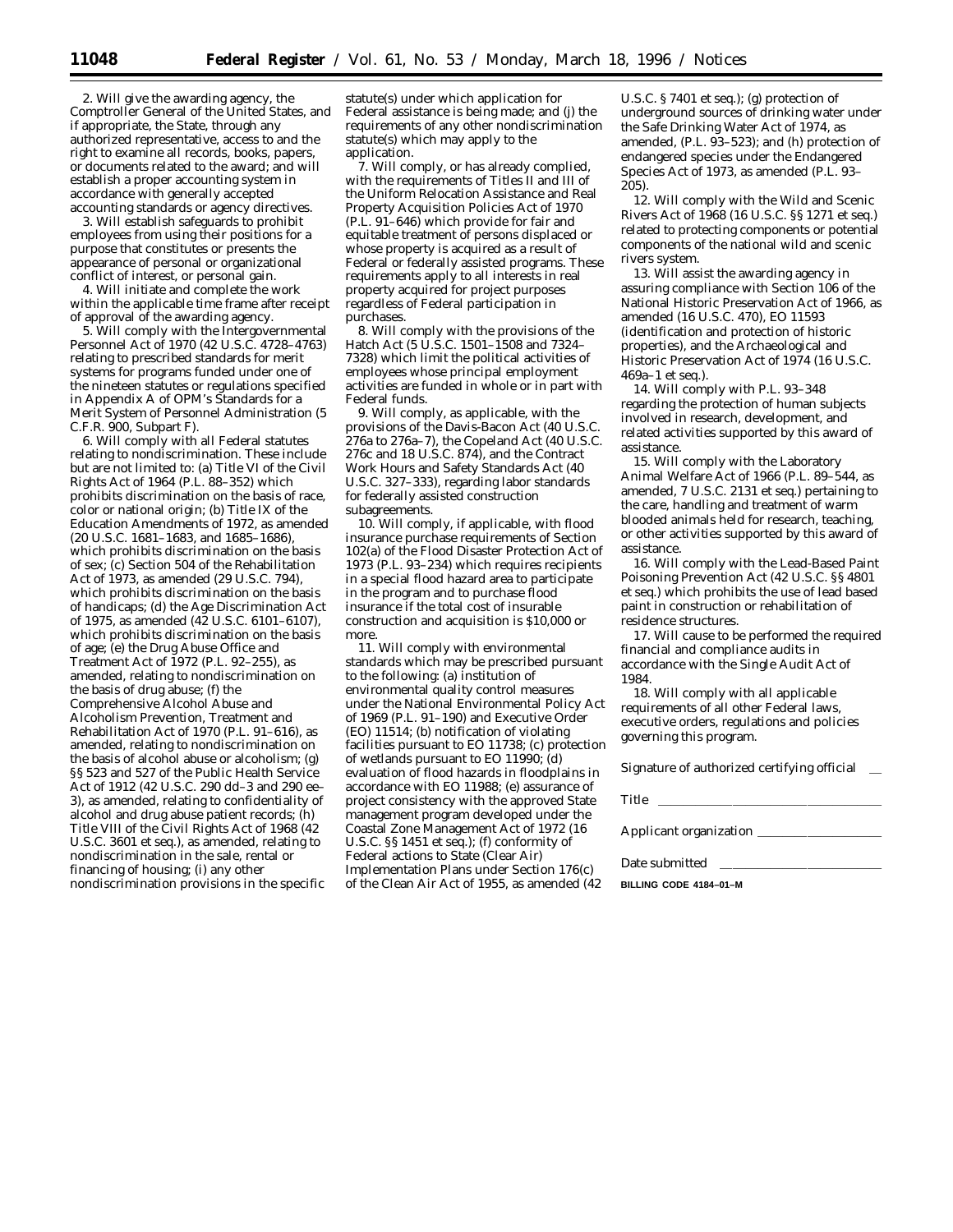# U.S. Department of Health and Human Services **Certification Regarding Drug-Free Workplace Requirements Grantees Other Than Individuals**

# By signing and/or submitting this application or grant agreement, the grantee is providing the certification set out below.

This certification is required by regulations implementing the Drug-Free Workplace Act of 1988, 45 CFR Part 76, Subpart F. The regulations, published in the May 25, 1990 Federal Register, require certification by grantees that they will maintain a drug-free workplace. The certification set out below is a material representation of fact upon which reliance will be placed when the Department of Health and Human Services (HHS) determines to award the grant. If it is later determined that the grantee knowingly rendered a false certification, or otherwise violates the requirements of the Drug-Free Workplace Act, HHS, in addition to any other remedies available to the Federal Government, may taken action authorized under the Drug-Free Workplace Act. False certification or violation of the certification shall be grounds for suspension of payments, suspension or termination of grants, or governmentwide suspension or debarment.

Workplaces under grants, for grantees other than individuals, need not be identified on the certification. If known, they may be identified in the grant application. If the grantee does not identify the workplaces at the time of application, or upon award, if there is no application, the grantee must keep the identity of the workplace(s) on file in its office and make the information available for Federal inspection. Failure to identify all known workplaces constitutes a violation of the grantee's drug-free workplace requirements.

Workplace identifications must include the actual address of buildings (or parts of buildings) or other sites where work under the grant takes place. Categorical descriptions may be used (e.g., all vehicles of a mass transit authority or State highway department while in operation, State employees in each local unemployment office, performers in concert halls or radio studios.)

If the workplace identified to HHS changes during the performance of the grant, the grantee shall inform the agency of the change(s), if it previously identified the workplaces in question (see above).

Definitions of terms in the Nonprocurement Suspension and Debarment common rule and Drug-Free Workplace common rule apply to this certification. Grantees' attention is called, in particular, to the following definitions from these rules:

"Controlled substance" means a controlled substance in Schedules I through V of the Controlled Substances Act (21 USC 812) and as further defined by regulation (21 CFR 1308.11 through 1308.15).

'Conviction" means a finding of guilt (including a plea of nolo contendere) or imposition of sentence, or both, by any judicial body charged with the responsibility to determine violations of the Federal or State criminal drug statutes;

"Criminal drug statute" means a Federal or non-Federal criminal statute involving the manufacture, distribution, dispensing, use, or possession of any controlled substance;

Employee" means the employee of a grantee directly engaged in the performance of work under a grant, including: (i) All "direct charge" employees; (ii) all "indirect charge" employees unless their impact or involvement is insignificant to the performance of the grant; and, (iii) temporary personnel and consultants who are directly engaged in the performance of work under the grant and who are on the grantee's payroll. This definition does not include workers not on the payroll of the grantee (e.g., volunteers, even if used to meet a matching requirement; consultants or independent contractors not on the grantee's payroll; or employees of subrecipients or subcontractors in covered workplaces).

# The grantee certifies that it will or will continue to provide a drug-free workplace by:

(a) Publishing a statement notifying employees that the unlawful manufacture, distribution, dispensing, possession or use of a controlled substance is prohibited in the grantee's workplace and specifying the actions that will be taken against employees for violation of such prohibition;

(b) Establishing an ongoing drug-free awareness program to inform employees about:

(1) The dangers of drug abuse in the workplace; (2) The grantee's policy of maintaining a drug-free workplace; (3) Any available drug counseling, rehabilitation, and employee assistance programs; and, (4) The penalties that may be imposed upon employees for drug abuse violations occurring in the workplace;

(c) Making it a requirement that each employee to be engaged in the performance of the grant be given a copy of the statement required by paragraph (a);

(d) Notifying the employee in the statement required by paragraph (a) that, as a condition of employment under the grant, the employee will:

(1) Abide by the terms of the statement; and, (2) Notify the employer in writing of his or her conviction for a violation of a criminal drug statute occurring in the workplace no later than five calendar days after such conviction;

(e) Notifying the agency in writing, within ten calendar days after receiving notice under subparagraph (d)(2) from an employee or otherwise receiving actual notice of such conviction. Employers of convicted employees must provide notice, including position title, to every grant officer or other designee on whose grant activity the convicted employee was working, unless the Federal agency has designated a central point for the receipt of such notices. Notice shall include the identification number(s) of each affected grant;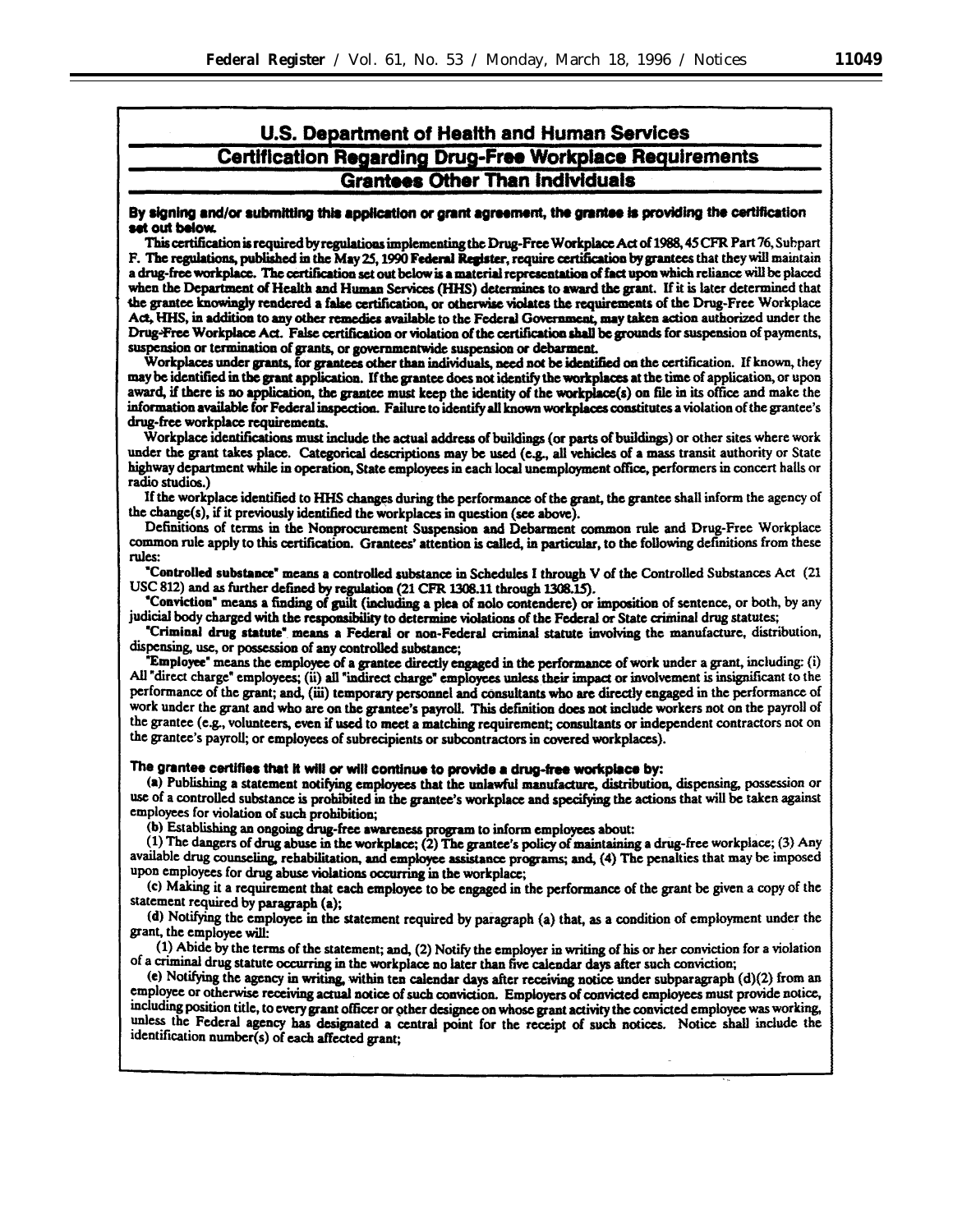(f) Taking one of the following actions, within 30 calendar days of receiving notice under subparagraph  $(d)(2)$ , with respect to any employee who is so convicted:

(1) Taking appropriate personnel action against such an employee, up to and including termination, consistent with the requirements of the Rehabilitation Act of 1973, as amended; or, (2) Requiring such employee to participate satisfactorily in a drug abuse assistance or rehabilitation program approved for such purposes by a Federal, State, or local health, law enforcement, or other appropriate agency;

(g) Making a good faith effort to continue to maintain a drug-free workplace through implementation of paragraphs (a),  $(b), (c), (d), (e)$  and  $(f).$ 

The grantee may insert in the space provided below the site(s) for the performance of work done in connection with the specific grant (use attachments, if needed):

Place of Performance (Street address, City, County, State, ZIP Code)

Check \_\_ if there are workplaces on file that are not identified here.

Sections 76.630(c) and (d)(2) and 76.635(a)(1) and (b) provide that a Federal agency may designate a central receipt point for STATE-WIDE AND STATE AGENCY-WIDE certifications, and for notification of criminal drug convictions. For the Department of Health and Human Services, the central receipt point is: Division of Grants Management and Oversight, Office of Management and Acquisition, Department of Health and Human Services, Room 517-D, 200 Independence Avenue, S.W., Washington, D.C. 20201.

DGMO Form#2 Revised May 1990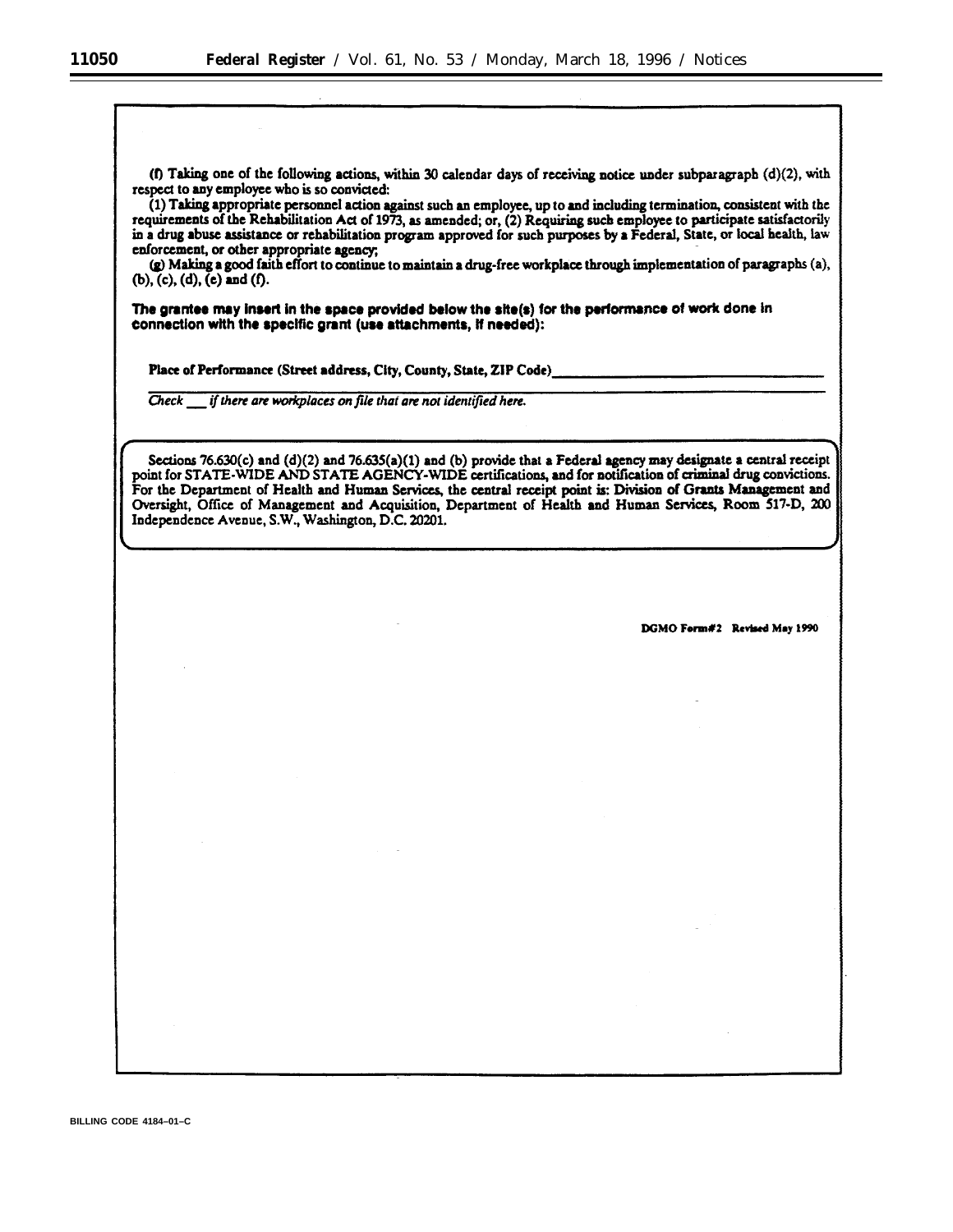**Certification Regarding Debarment, Suspension, and Other Responsibility Matters—Primary Covered Transactions**

By signing and submitting this proposal, the applicant, defined as the primary participant in accordance with 45 CFR Part 76, certifies to the best of its knowledge and belief that it and its principals:

(a) are not presently debarred, suspended, proposed for debarment, declared ineligible, or voluntarily excluded from covered transactions by any Federal Department or agency;

(b) have not within a 3-year period preceding this proposal been convicted of or had a civil judgment rendered against them for obtaining, attempting to obtain, or performing a public (Federal, State, or local) transaction or contract under a public transaction; violation of Federal or State antitrust statutes or commission of embezzlement, theft, forgery, bribery, falsification or destruction of records, making false statements, or receiving stolen property.

(c) are not presently indicated or otherwise criminally or civilly charged by a governmental entity (Federal, State or local) with commission of any of the offenses enumerated in paragraph (1)(b) of this certification; and

(d) have not within a 3-year period preceding this application/proposal had one or more public transactions (Federal, State or local) terminated for cause or default.

The inability of a person to provide the certification required above will not necessarily result in denial of participation in this covered transaction. If necessary, the prospective participate shall submit an explanation of why it cannot provide the certification. The certification or explanation will be considered in connection with the Department of Health and Human Services' (HHS) determination whether to enter into this transaction. However, failure of the prospective primary participant to furnish a certification or an explanation shall disqualify such person from participation in this transaction.

The prospective primary participant agrees that by submitting this proposal, it will include the clause entitled ''Certification Regarding Debarment, Suspension, Ineligibility, and Voluntary Exclusion— Lower Tier Covered Transactions'' provided below without modification in all lower tier covered transactions and in all solicitations for lower tier covered transactions.

**Certification Regarding Debarment, Suspension, Ineligibility and Voluntary Exclusion—Lower Tier Covered Transactions (To Be Supplied to Lower Tier Participants)**

By signing and submitting this lower tier proposal, the prospective lower tier participant, as defined in 45 CFR Part 76, certifies to the best of its knowledge and belief that it and its principals:

(a) are not presently debarred, suspended, proposed for debarment, declared ineligible, or voluntarily excluded from participation in this transaction by any federal department or agency.

(b) where the prospective lower tier participant is unable to certify to any of the above, such prospective participant shall attach an explanation to this proposal.

The prospective lower tier participant further agrees by submitting this proposal that it will include this clause entitled ''Certification Regarding Debarment, Suspension, Ineligibility, and Voluntary Exclusion—Lower Tier Covered Transactions'' without modification in all lower tier covered transactions and in all solicitations for lower tier covered transactions.

#### **Certification Regarding Lobbying**

*Certification for Contracts, Grants, Loans, and Cooperative Agreements*

The undersigned certifies, to the best of his or her knowledge and belief, that:

(1) No Federal appropriated funds have been paid or will be paid, by or on behalf of the undersigned, to any person for influencing or attempting to influence an officer or employee of any agency, a Member of Congress, an officer or employee of Congress, or an employee of a Member of Congress in connection with the awarding of any Federal contract, the making of any Federal grant, the making of any Federal loan, the entering into of any cooperative agreement, and the extension, continuation, renewal, amendment, or modification of any Federal contract, grant, loan, or cooperative agreement.

(2) If any funds other than Federal appropriated funds have been paid or will be paid to any person for influencing or attempting to influence an officer or employee of any agency, a Member of Congress, an officer or employee of Congress, or an employee of a Member of Congress in connection with this Federal contract, grant,

loan or cooperative agreement, the undersigned shall complete and submit Standard Form-LLL, ''Disclosure Form to Report Lobbying,'' in accordance with its instructions.

(3) The undersigned shall require that the language of this certification be included in the award documents for all subawards at all tiers (including subcontracts, subgrants, and contracts under grants, loans, and cooperative agreements) and that all subrecipients shall certify and disclose accordingly.

This certification is a material representation of fact upon which reliance was placed when this transaction was made or entered into. Submission of this certification is a prerequisite for making or entering into this transaction imposed by section 1352, title 31, U.S. Code. Any person who fails to file the required certification shall be subject to a civil penalty of not less than \$10,000 and not more than \$100,000 for each such failure.

**State for Loan Guarantee and Loan Insurance**

The undersigned states, to the best of his or her knowledge and belief, that:

If any funds have been paid or will be paid to any person for influencing or attempting to influence an officer or employee of any agency, a Member of Congress, an officer or employee of Congress, or an employee of a Member of Congress in connection with this commitment providing for the United States to insure or guarantee a loan, the undersigned shall complete and submit Standard Form-LLL ''Disclosure Form to Report Lobbying,'' in accordance with its instructions.

Submission of this statement is a prerequisite for making or entering into this transaction imposed by section 1352, title 31, U.S. Code. Any person who fails to file the require statement shall be subject to a civil penalty of not less than \$10,000 and not more than \$100,000 for each such failure.

lllllllllllllllllllll

lllalla i se solo si se solo si se solo si se solo si se solo si se solo si se solo si se solo si se solo si s

Signature

Title

Date

**BILLING CODE 4184–01–M**

Organization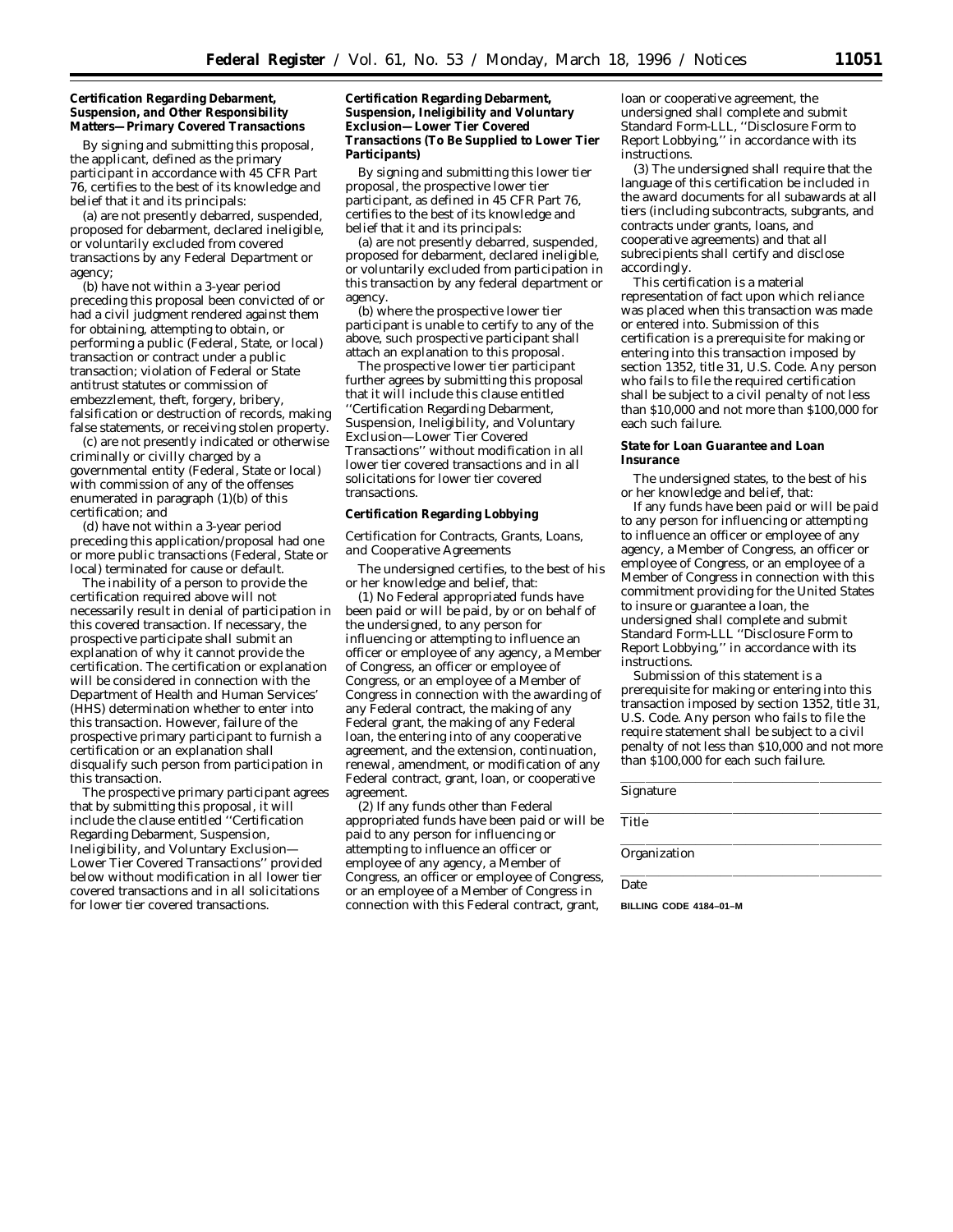۳

۰

|    |                                                                                                                                                                                                                                                                                                                                                                                                                                                                                                                                                                           |                                                                                                                     | <b>DISCLOSURE OF LOBBYING ACTIVITIES</b>                                                                                                                 |                                                                                                                                                  | Approved by OMB<br>0348-0046 |
|----|---------------------------------------------------------------------------------------------------------------------------------------------------------------------------------------------------------------------------------------------------------------------------------------------------------------------------------------------------------------------------------------------------------------------------------------------------------------------------------------------------------------------------------------------------------------------------|---------------------------------------------------------------------------------------------------------------------|----------------------------------------------------------------------------------------------------------------------------------------------------------|--------------------------------------------------------------------------------------------------------------------------------------------------|------------------------------|
|    |                                                                                                                                                                                                                                                                                                                                                                                                                                                                                                                                                                           |                                                                                                                     | Complete this form to disclose lobbying activities pursuant to 31 U.S.C. 1352<br>(See reverse for public burden disclosure.)                             |                                                                                                                                                  |                              |
| 1. | Type of Federal Action:<br>a. contract<br>b. grant<br>c. cooperative agreement<br>d. Ioan<br>e. loan guarantee<br>f. loan insurance                                                                                                                                                                                                                                                                                                                                                                                                                                       | <b>Status of Federal Action:</b><br>2 <sub>1</sub><br>a. bid/offer/application<br>b. initial award<br>c. post-award |                                                                                                                                                          | 3. Report Type:<br>a. initial filing<br>b. material change<br>For Material Change Only:<br>year __________ quarter ______<br>date of last report |                              |
| 4. | Name and Address of Reporting Entity:<br>$\square$ Prime<br>$\square$ Subawardee                                                                                                                                                                                                                                                                                                                                                                                                                                                                                          | Tier _____ , if known:                                                                                              | 5.<br>and Address of Prime:                                                                                                                              | If Reporting Entity in No. 4 is Subawardee, Enter Name                                                                                           |                              |
|    | Congressional District, if known:                                                                                                                                                                                                                                                                                                                                                                                                                                                                                                                                         |                                                                                                                     |                                                                                                                                                          | Congressional District, if known:                                                                                                                |                              |
|    | 6. Federal Department/Agency:                                                                                                                                                                                                                                                                                                                                                                                                                                                                                                                                             |                                                                                                                     | Federal Program Name/Description:<br>7.<br>CFDA Number, if applicable: ____________                                                                      |                                                                                                                                                  |                              |
|    | 8. Federal Action Number, if known:                                                                                                                                                                                                                                                                                                                                                                                                                                                                                                                                       |                                                                                                                     | 9. Award Amount, if known:<br>S                                                                                                                          |                                                                                                                                                  |                              |
|    |                                                                                                                                                                                                                                                                                                                                                                                                                                                                                                                                                                           |                                                                                                                     | (last name, first name, MI):<br>(attach Continuation Sheet(s) SF-LLL-A, if necessary)                                                                    |                                                                                                                                                  |                              |
|    | 11. Amount of Payment (check all that apply):                                                                                                                                                                                                                                                                                                                                                                                                                                                                                                                             |                                                                                                                     |                                                                                                                                                          | 13. Type of Payment (check all that apply):                                                                                                      |                              |
|    | $\square$ actual<br>12. Form of Payment (check all that apply):<br>a. cash<br>0.<br>value                                                                                                                                                                                                                                                                                                                                                                                                                                                                                 | $\square$ planned                                                                                                   | $\Box$ a. retainer<br>$\Box$ b. one-time fee<br><b>E</b> c. commission<br>$\Box$ d. contingent fee<br>$\square$ e. deferred<br>$\Box$ f. other; specify: |                                                                                                                                                  |                              |
|    | 14. Brief Description of Services Performed or to be Performed and Date(s) of Service, including officer(s), employee(s),<br>or Member(s) contacted, for Payment Indicated in Item 11:                                                                                                                                                                                                                                                                                                                                                                                    |                                                                                                                     |                                                                                                                                                          |                                                                                                                                                  |                              |
|    | 15. Continuation Sheet(s) SF-LLL-A attached:                                                                                                                                                                                                                                                                                                                                                                                                                                                                                                                              | $\square$ Yes                                                                                                       | (attach Continuation Sheet(s) SF-LLI-A, if necessary)<br>□ No                                                                                            |                                                                                                                                                  |                              |
|    | 16. Information requested through this form is authorized by title 31 U.S.C.<br>section 1352. This disclosure of lobbying activities is a material representation<br>of fact upon which reliance was placed by the tier above when this<br>transaction was made or entered into. This disclosure is required pursuant to<br>31 U.S.C. 1352. This information will be reported to the Congress semi-<br>annually and will be available for public inspection. Any person who fails to<br>file the required disclosure shall be subject to a civil penalty of not less than |                                                                                                                     | <b>Print Name:</b> ___________<br><b>Title:</b> ________________                                                                                         | Telephone No.: _____________________ Date: _____                                                                                                 |                              |
|    | \$10,000 and not more than \$100,000 for each such failure.<br><u>r mirtin</u>                                                                                                                                                                                                                                                                                                                                                                                                                                                                                            |                                                                                                                     |                                                                                                                                                          | <b>Authorized for Local Reproduction</b><br>Standard Form - LLL                                                                                  |                              |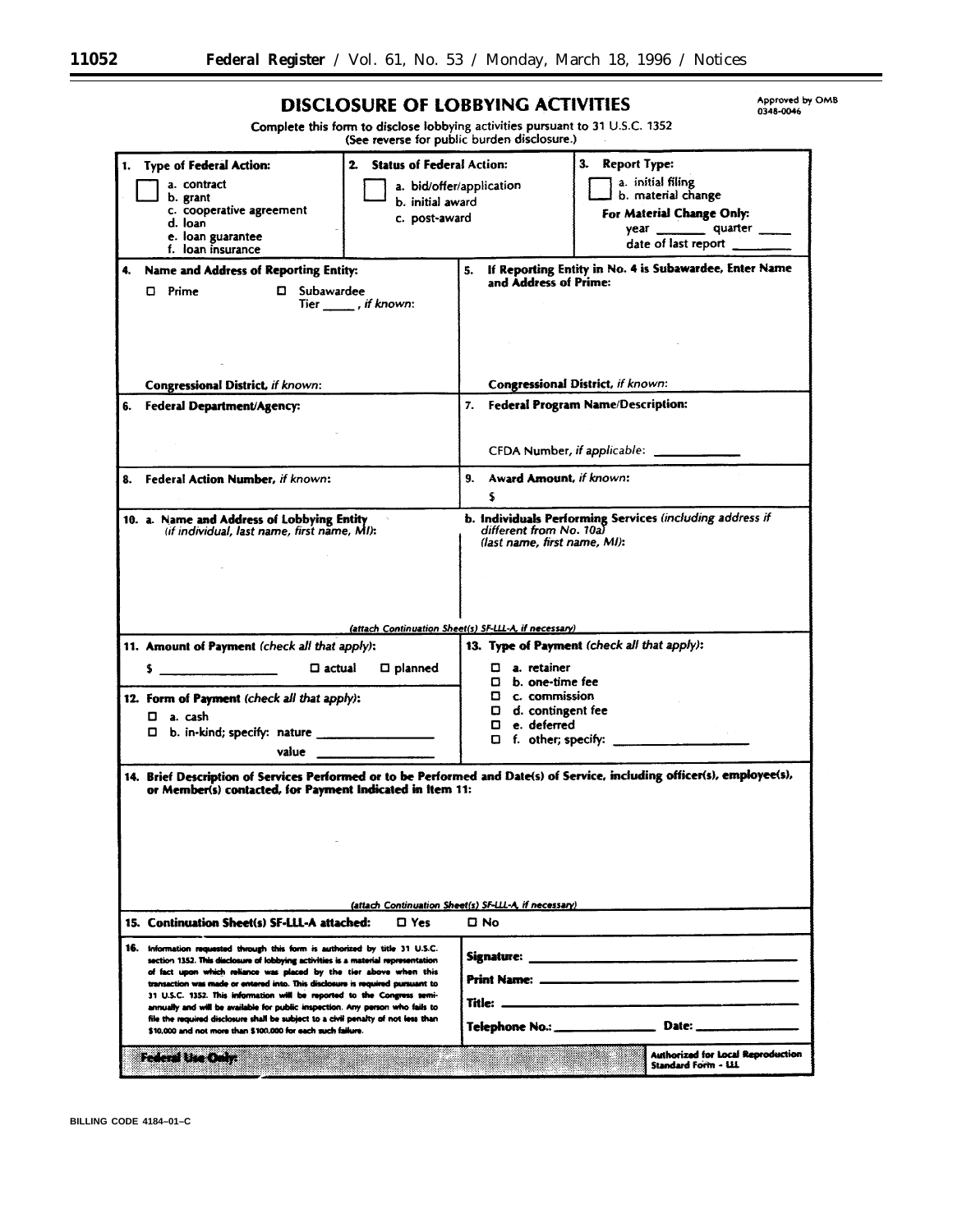**OMB State Single Point of Contact Listing\*** Arizona

Joni Saad, Arizona State Clearinghouse, 3800 N. Central Avenue, Fourteenth Floor, Phoenix, Arizona 85012, Telephone (602) 280–1315, FAX: (602) 280–1305

#### Arkansas

Mr. Tracy L. Copeland, Manager, State Clearinghouse, Office of Intergovernmental Services, Department of Finance and Administration, 1515 W. 7th St., Room 412, Little Rock, Arkansas 72203, Telephone: (501) 682–1074, FAX: (501) 682–5206

#### Alabama

Jon C. Strickland, Alabama Department of Economic and Community Affairs, Planning and Economic Development Division, 401 Adams Avenue, Montgomery, AL 36103–5690, Telephone: (205) 242–5483, FAX: (205) 242–5515

#### California

Grants Coordinator, Office of Planning and Research, 1400 Tenth Street, Room 121, Sacramento, California 95814, Telephone (916) 323–7480, FAX: (916) 323–3018

# Delaware

Francine Booth, State Single Point of Contact, Executive Department, Thomas Collins Building, P.O. Box 1401, Dover, Delaware 19903, Telephone: (302) 739–3326, FAX: (302) 739–5661

District of Columbia

Charles Nichols, State Single Point of Contact, Office of Grants Mgmt. and Dev., 717 14th Street, N.W.—Suite 500, Washington, D.C. 20005, Telephone: (202) 727–6554, FAX: (202) 727–1617

# Florida

Florida State Clearinghouse, Department of Community Affairs, 2740 Centerview Drive, Tallahassee, Florida 32399–2100, Telephone: (904) 922–5438, FAX: (904) 487–2899

#### Georgia

Tom L. Reid, III, Administrator, Georgia State Clearinghouse, 254 Washington Street, S.W.—Room 401J, Atlanta, Georgia 30334, Telephone: (404) 656–3855 or (404) 656– 3829, FAX: (404) 656–7938

#### Illinois

Barbara Beard, State Single Point of Contact, Department of Commerce and Community Affairs, 620 East Adams, Springfield, Illinois 62701, Telephone: (217) 782–1671, FAX: (217) 534–1627

#### Indiana

Amy Brewer, State Budget Agency, 212 State House, Indianapolis, Indiana 46204, Telephone: (317) 232–5619, FAX: (317) 233–3323

#### Iowa

Steven R. McCann, Division for Community Assistance, Iowa Department of Economic Development, 200 East Grand Avenue, Des Moines, Iowa 50309, Telephone: (515) 242–4719, FAX: (515) 242–4859

# Kentucky

Ronald W. Cook, Office of the Governor, Department of Local Government, 1024 Capitol Center Drive, Frankfort, Kentucky 40601–8204, Telephone: (502) 573–2382, FAX: (502) 573–2512

#### Maine

Joyce Benson, State Planning Office, State House Station #38, Augusta, Maine 04333, Telephone: (207) 287–3261, FAX: (207) 287–6489

# Maryland

William G. Carroll, Manager, State Clearinghouse for Intergovernmental Assistance, Maryland Office of Planning, 301 W. Preston Street—Room 1104, Baltimore, Maryland 21201–2365, Staff Contact: Linda Janey, Telephone: (410) 225–4490, FAX: (410) 225–4480

#### Michigan

Richard Pfaff, Southeast Michigan Council of Governments, 1900 Edison Plaza, 660 Plaza Drive, Detroit, Michigan 48226, Telephone: (313) 4266

# Mississippi

Cathy Mallette, Clearinghouse Officer, Department of Finance and Administration, 455 North Lamar Street, Jackson, Mississippi 39202–3087, Telephone: (601) 359–6762, FAX: (601) 359–6764

# Missouri

Lois Pohl, Federal Assistance Clearinghouse, Office of Administration, P.O. Box 809, Room 760, Truman Building, Jefferson City, Missouri 65102, Telephone: (314) 751–4834, FAX: (314) 751–7819

# Nevada

Department of Administration, State Clearinghouse, Capitol Complex, Carson City, Nevada 89710, Telephone: (702) 687–4065, FAX: (702) 687–3983

# New Hampshire

- Jeffrey H. Taylor, Director, New Hampshire Office of State Planning, Attn: Intergovernmental Review Process, Mike Blake, 21⁄2 Beacon Street, Concord, New Hampshire 03301, Telephone: (603) 271–2155,
- FAX: (603) 271–1728

#### New Jersey

Gregory W. Adkins, Assistant Commissioner, New Jersey Department of Community Affairs

Please direct all correspondence and questions about intergovernmental review to: Andrew J. Jaskolka, State Review Process, Intergovernmental Review Unit CN 800, Room 813A, Trenton, New Jersey 08625–0800, Telephone: (609) 292-9025, FAX: (609) 633–2132

# New Mexico

Robert Peters,

State Budget Division, Room 190 Bataan Memorial Building, Santa Fe, New Mexico 87503, Telephone: (505) 827–3640 New York New York State Clearinghouse,

Division of the Budget, State Capitol, Albany, New York 12224, Telephone: (518) 474–1605

# North Carolina

Chrys Baggett, Director, N.C. State Clearinghouse, Office of the Secretary of Admin., 116 West Jones Street, Raleigh, North Carolina 27603–8003, Telephone: (919) 733–7232, FAX: (919) 733–9571

#### North Dakota

North Dakota Single Point of Contact, Office of Intergovernmental Assistance, 600 East Boulevard Avenue, Bismarck, North Dakota 58505–0170, Telephone: (701) 224–2094, FAX: (701) 224–2308

# Ohio

Larry Weaver, State Single Point of Contact, State Clearinghouse, Office of Budget and Management,

30 East Broad Street, 34th Floor,

- Columbus, Ohio 43266–0411
- Please direct correspondence and questions about intergovernmental review to:
- Linda Wise,
- Telephone: (614) 466–0698, FAX: (614) 466–5400

Rhode Island

Daniel W. Varin,

Associate Director, Department of Administration/Division of

Planning, One Capitol Hill, 4th Floor,

Providence, Rhode Island 02908–5870,

Telephone: (401) 277–2656, FAX: (401) 277–2083

Please direct correspondence and questions to: Review Coordinator, Office of Strategic Planning

#### South Carolina

Omeagia Burgess, State Single Point of Contact, Grant Services, Office of the Governor, 1205 Pendleton Street—Room 477, Columbia, South Carolina 29201, Telephone: (803) 734–0494, FAX: (803) 734–0385

#### Texas

Tom Adams, Governor's Office, Director, Intergovernmental Coordination, P.O. Box 12428, Austin, Texas 78711, Telephone: (512) 463–1771, FAX: (512) 463–1880

# Utah

Carolyn Wright, Utah State Clearinghouse, Office of Planning and Budget, Room 116,